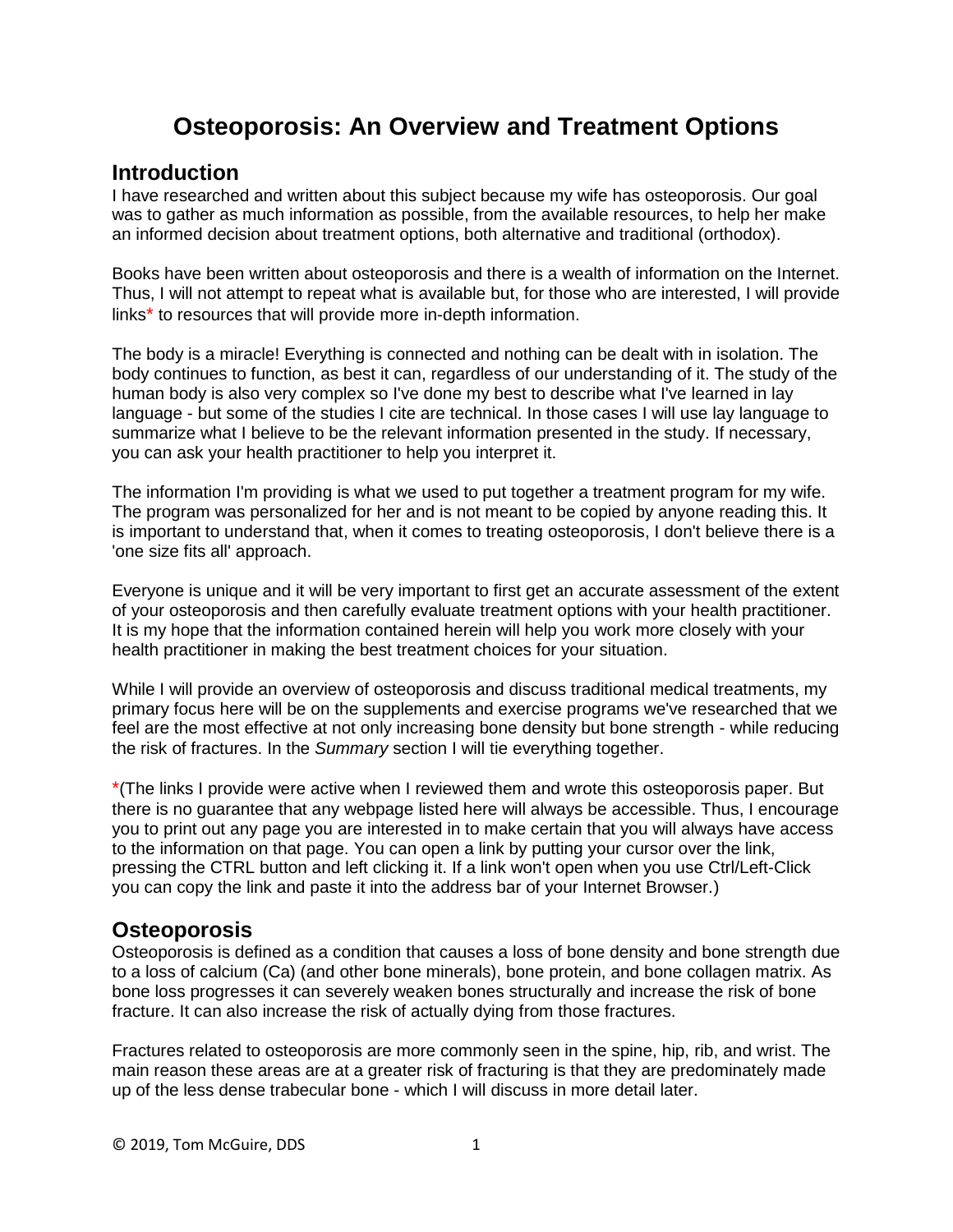As bone loss increases it literally leaves more 'holes' in the bone where the material making up the bone used to be (mainly calcium, but also of collagen - the matrix that the minerals are deposited on). These holes, or spaces, that are left are then filled with fatty substances or more bone marrow, neither of which provides density or strength to the bone.

Osteoporosis can occur in women and men. But those at the highest risk are women who are post-menopausal; white and Asian - and those who are thin and small boned.

There is also a recognized condition known as osteopenia. I define this as pre-osteoporosis and it is like an early warning system that should definitely motivate you to do something before it gets worse. Not everyone with osteopenia will end up with osteoporosis but everyone with osteoporosis also went through the osteopenia phase. In this situation, an ounce of prevention is truly worth a pound of cure!

Here is a link to a website that provides a very good overview of osteoporosis. [http://medical](http://medical-dictionary.thefreedictionary.com/osteoporosis)[dictionary.thefreedictionary.com/osteoporosis](http://medical-dictionary.thefreedictionary.com/osteoporosis)

## **Osteoporosis is More Commonly Found in Women**

- 1. 68 percent of the 44 million people in the USA who are at risk for osteoporosis are women.
- 2. One out of 2 women will suffer from an osteoporosis related fracture in their lifetime. versus 1 out of 4 men.
- 3. 75% of all hip osteoporosis occurs in women.

There are several reasons why osteoporosis is more common in women.

- 1. Women generally have less bone density to begin with than men.
- 2. Women lose bone mass more quickly than men.\*
- 3. A dramatic drop in estrogen production, which takes place with menopause or when ovaries are removed, will accelerate bone loss. (I discuss the role of estrogen in osteoporosis later in the article under the section *Contributors to Osteoporosis*.)

More information about the relationship of gender to osteoporosis can be found at [http://www.everydayhealth.com/osteoporosis/osteoporosis-and-gender.aspx.](http://www.everydayhealth.com/osteoporosis/osteoporosis-and-gender.aspx)

\*(It is known that the majority of women aren't as physically active (in regard to weight bearing exercise or weight bearing physical work) as men and have less muscle mass. It is also well known that weight bearing exercise, and physical weight bearing work, can slow or prevent a loss in bone density. Thus, women who are less active physically, in regard to weight bearing exercise or work related weight bearing, could be at a greater risk of developing osteoporosis. This alone could be a significant contributing factor as to why more women develop it than men.)

## **Bone 101**

Before I get into the specifics about the many factors that contribute to osteoporosis - and the treatment protocol my wife is following - I felt it important to learn bone basics. This is because it is *bone* that we are talking about and without a basic understanding of it you will not be able to fully understand osteoporosis - its cause or its treatment.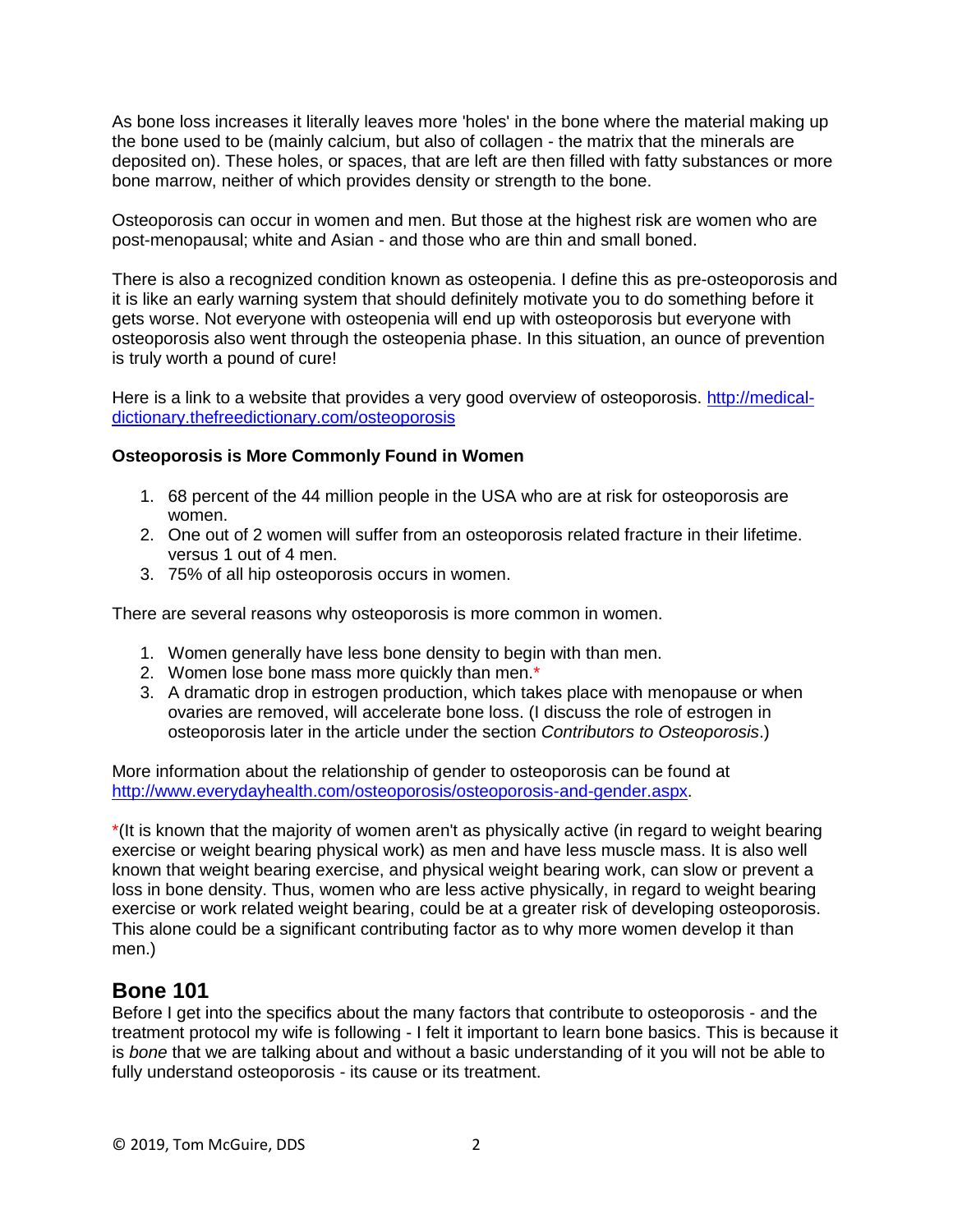There are many websites that deal with bone and its formation. The best one I've found that provides a very good and easy to understand overview of bone is: [http://depts.washington.edu/bonebio/ASBMRed/structure.html.](http://depts.washington.edu/bonebio/ASBMRed/structure.html) I encourage anyone who wants to learn more about bone to read it. I will summarize some of the key aspects of the article that I feel are important to consider.

### **Function of Bone**

Bone has many functions. Primarily it is the body's framework and it is what organs and muscles attach to via ligaments and tendons. Bone is also in constant flux and, even in normal healthy conditions, it is continually being broken down and built up.

The primary reason for this is that the bone is the body's warehouse for storing calcium and phosphorus. In fact, bone holds 99% of all the calcium (Ca) found in the body. It also stores about 85% of all phosphorus (P). Calcium is not only necessary for optimal bone health, it is critical for keeping the body's blood calcium levels within the normal range, and other important functions.

Over time, a calcium deficiency can contribute to symptoms other than osteoporosis; such as memory loss, numbness in the hands and face, and muscle spasms. *If the rest of the body isn't getting enough calcium from the diet, or assimilating enough of what it ingests, it will take what it needs from bone to keep blood levels normal.* This is important to understand and will be discussed in more detail later.

## **Composition of Bone**

Bone is comprised of inorganic hydroxyapatite, primarily calcium and phosphorus, and organic collagen - a very strong and elastic protein that is also a major component of tendons, ligaments and skin. As bone develops, the collagen matrix is formed first and then it becomes calcified as the minerals Ca and P attach to specific sites on the matrix. Collagen makes up to 20% of total bone mass but the amount will vary in the different types of bone.

Bone is also very vascular, containing an abundant supply of blood vessels. If you thought that bone was a solid mass of calcium and phosphorus, you'd be wrong. Bone is denser than any other body tissue but, as mentioned, there are holes/spaces found throughout all bone. These holes contain blood vessels, fats and vital bone marrow - both red and yellow.

## **Types of Bone**

There are two main types of bone:

**Trabecular Bone** (also known as spongy or cancellous bone). This type of bone is what is found underneath (or within) the much denser, harder, outer, cortical bone. It is less dense, softer, and consists of more collagen matrix than cortical bone. The 'holes' (spaces) within the trabecular matrix contain some fat but mostly bone marrow. Both trabecular bone and cortical bone are extraordinarily rich in blood vessels.

**Cortical Bone**: This is the outer portion of bone. It is much denser, with less collagen and a higher proportion of minerals, and makes up to 80% of the skeleton's total bone mass. The cortical bone has to be denser because it is where the ligaments and tendons attach to and where greater stress is placed on the bone. You can see this on x-rays where the denser bone shows up whiter than less dense bone, such as the hip or vertebrae. (The reason it shows up whiter on x-rays is that the denser the bone the less the x-rays can penetrate it and expose the film. X-rays can better penetrate the softer trabecular bone, making it appear more grayish.)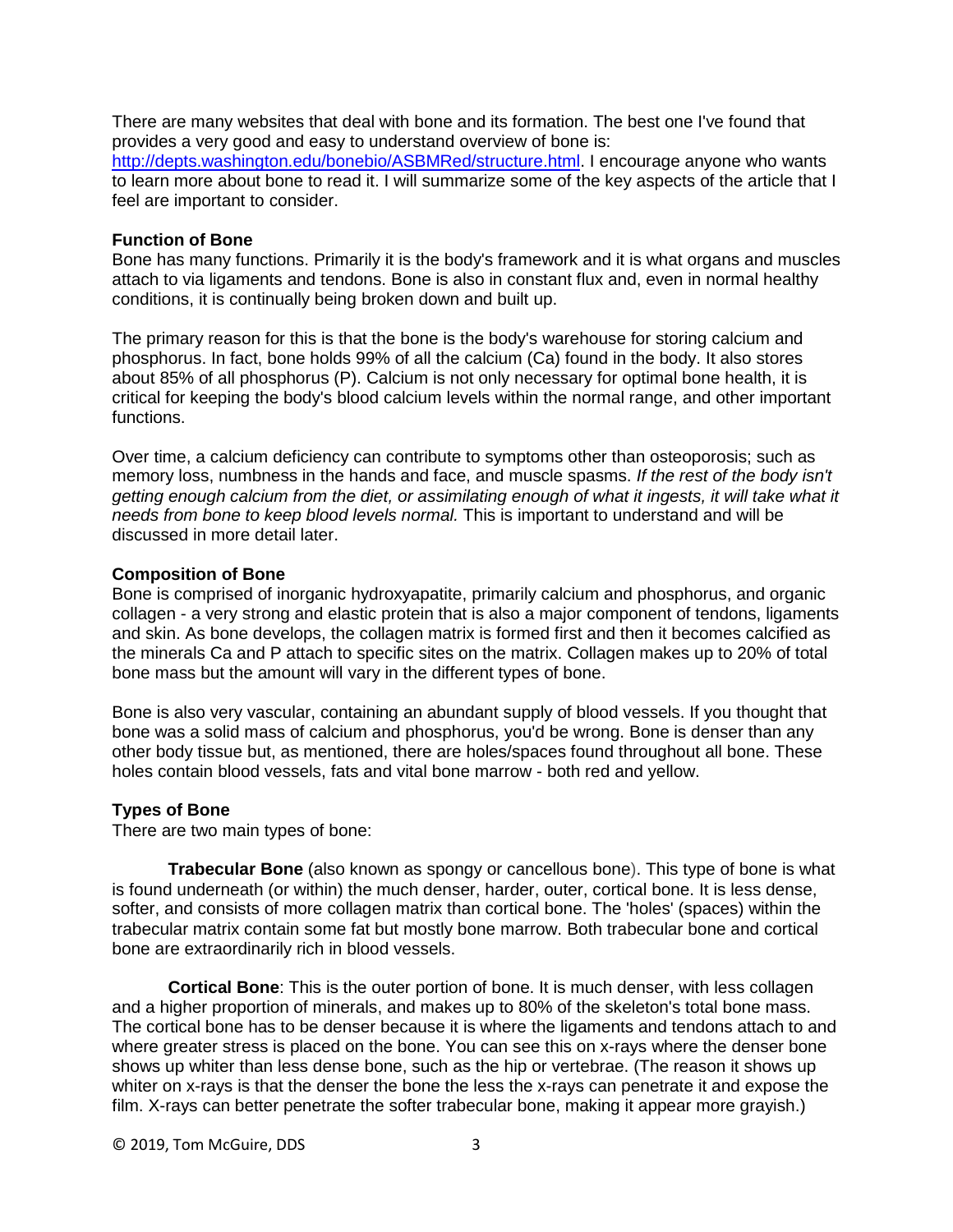In a sense, the denser cortical bone is the protector of the inner trabecular bone. But it is the trabecular bone that gives the bone its elasticity, or flexibility (or strength). While the roles they play are different, both types are essential to optimal bone health.

## **Cells that Make Bone, Break Down Bone, & Stimulate Bone Growth Osteoblasts**

These bone cells, derived from red bone marrow, are the cells that build/manufacture bone. Technically they don't make bone itself but produce a protein (osteocalcin) that will attach to the existing bone matrix. Osteoblasts also control how the bone will be mineralized. Simplistically, they make and position the protein that forms the matrix that the calcium and phosphate ions attach to. The result is new bone.

But if the osteoblasts aren't stimulated to form osteocalcin, new bone growth will be decreased or stopped. As you will see, while sufficient amounts of calcium (Ca) and Phosphorous (P) are absolutely necessary, vitamin D3, plus a variant of Vitamin K (K2), and other factors are also essential to the bone growing process. Osteocalcin can also inhibit osteoclasts - the cells that break down bone.

#### **Osteoclasts**

Simply put, osteoclasts dissolve, or breakdown bone. These cells are ever present but are usually dormant until stimulated by various hormones or chemicals. The primary hormone that the body produces that activates and controls osteoclast production is the parathyroid hormone. When calcium levels in the blood fall below the normal range, parathyroid hormone is released. Once enough calcium has been released from the bone to return blood calcium levels to normal the osteoclasts will cease dissolving bone. But if the lost bone isn't then replaced, a net loss of total bone will occur.

#### **Osteocytes**

Osteocytes are also found in bone and serve a very important function. The role they play is to stimulate new bone production when there is increased physical/mechanical stress - or a bone fracture. Thus, one obvious role of osteocytes is to stimulate osteoblasts to make new bone when there is a bone fracture. But what is even more important to those dealing with osteoporosis is the role osteocytes play in weight bearing exercises designed to strengthen bone. This too will be taken up in more detail later.

#### **Bone Marrow**

There are two types of bone marrow, yellow and red. They both are found in abundance in trabecular bone - but also in cortical bone. The red marrow produces red blood cells (which are necessary to transport oxygen in the blood to every cell in the body). The yellow marrow produces white blood cells (or leukocytes) that help fight infection. Blood platelets (thrombocytes), essential for blood clotting to be effective, are also produced in bone marrow. (I did not find a direct relationship between bone marrow and osteoporosis except that as more trabecular bone is lost, more marrow is produced to fill the 'spaces' left by the bone.)

## **Risk Factors and Contributors to Osteoporosis**

My research did not lead me to believe that there is one specific cause of osteoporosis. What I did find is that there are so many risk factors/variables involved, that no one factor can be shown to be the specific cause - and none can be excluded as contributors.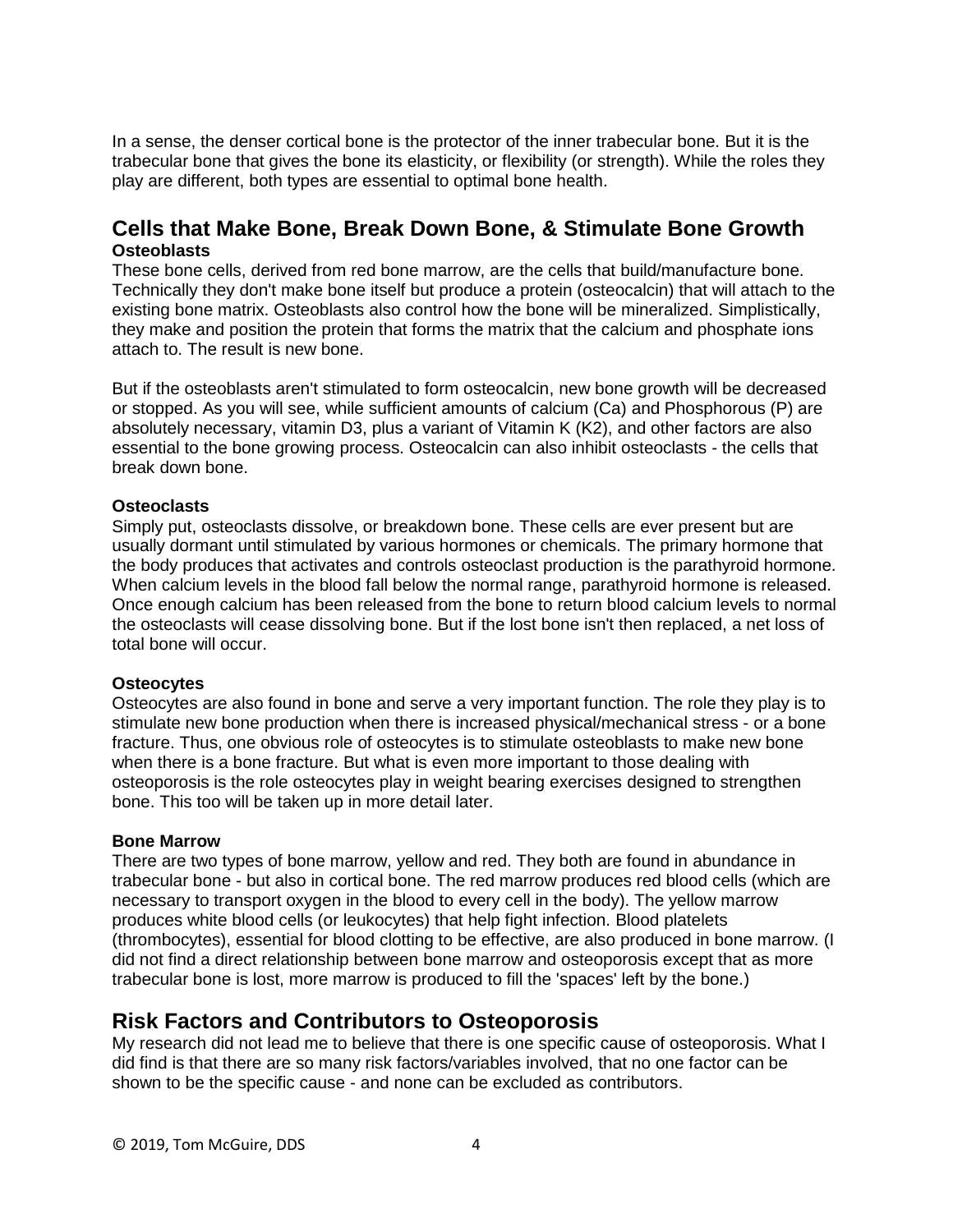This means that **all** of the contributing factors listed below must be looked at and considered when diagnosing osteoporosis and designing the best treatment options. The following are what are believed to be the main contributing factors. Keep in mind that some may be bigger contributors than others. (The list of risk factors below is not in any order and should not be taken to indicate that one is more significant than another.)

## **Age**

Not every older person (over 50) is diagnosed with osteoporosis. Of course there will be bone loss due to age related biological reasons, but age alone is not the accepted cause of osteoporosis. If that was the only cause then everyone past the age of say 60 would be diagnosed with osteoporosis.

But age cannot be excluded as a contributing cause of osteoporosis. We know that the 'average' person loses around 10% of his/her muscle mass every decade [\(http://www.weightwatchers.com/util/art/index\\_art.aspx?tabnum=1&art\\_id=45071\)](http://www.weightwatchers.com/util/art/index_art.aspx?tabnum=1&art_id=45071). Plus, most people do less weight bearing exercise and less physical weight bearing work as they age particularly women.

Although I haven't found a study that deals with this, it is my opinion that women - who have not been active from a weight bearing perspective throughout their lives - would be at greater risk of suffering from osteoporosis - and at an earlier age - than those who were more active. All other factors being equal.

I recommend that if you haven't been, or are not now, physically active in regard to all forms of weight bearing exercise, that you get tested for osteoporosis at an earlier age than is normally recommended.

## **Hormones**

## **Parathyroid Hormone**

As was briefly mentioned, when the blood calcium levels fall below the normal range parathyroid hormone is released by the parathyroid glands. When this hormone is released it will increase blood calcium levels by activating bone osteoclasts to dissolve bone and release the stored calcium into the blood. Thus, any abnormal condition of the parathyroid glands that causes excessive release of parathyroid hormone could be a significant contributor to osteoporosis.

(Under certain conditions the parathyroid hormone can actually stimulate bone formation. This fact is the basis for one of the more effective traditional treatments for osteoporosis and will be discussed in that section.)

On the other side of the coin, too much calcium in the blood will stimulate the production of Calcitonin, a hormone secreted from the thyroid gland. Its purpose is to remove excess calcium from the blood. As part of that process it will:

- inhibit osteoclast reabsorption (preventing bone breakdown)
- delay calcium absorption from the intestine
- increase calcium urinary excretion

In other words, too much blood calcium can also be a problem and so the body has a number of mechanisms in place and will do what is necessary to get rid of the excess calcium found in the blood.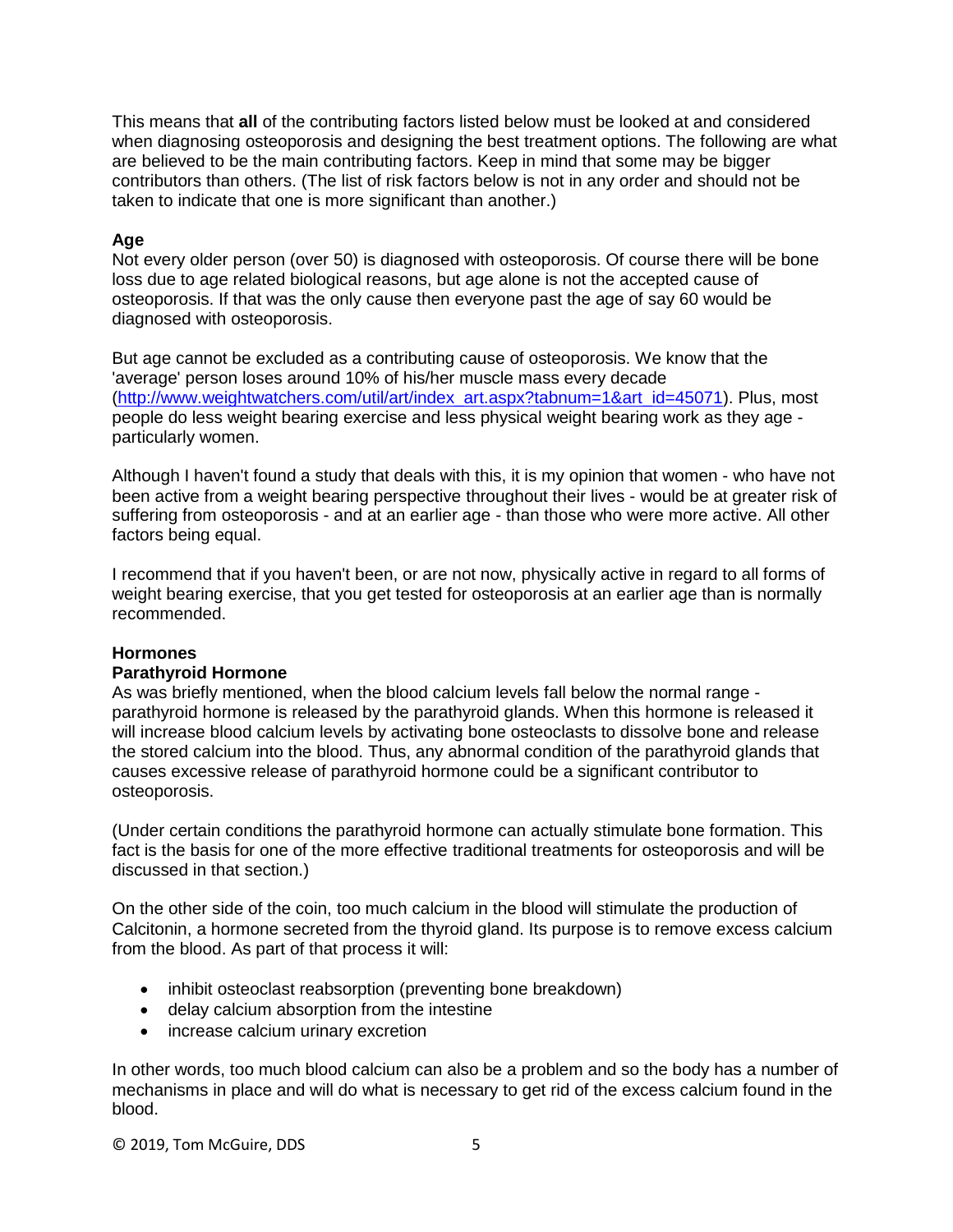Again, this is an example of the miracle of the body. It responds to too little calcium and to too much calcium. This website has some good basic information about the parathyroid glands, [http://en.wikipedia.org/wiki/Parathyroid\\_gland](http://en.wikipedia.org/wiki/Parathyroid_gland)

### **Genetics**

A genetic predisposition for osteoporosis will play a role for some individuals. Genetics as a contributor, or cause, of osteoporosis may not be that common but studies show that it exists.

From what I've learned, if you have a genetic predisposition for osteoporosis it would show up very early and wouldn't first appear in later years. If you feel you may be genetically predisposed for osteoporosis then I believe that you would benefit even more if you tested early for it and consider all forms of treatment, both alternative and traditional. An accurate health history would be very useful to your health practitioner if you believed you had a genetic issue particularly a family history of osteoporosis at an early age.

## **Medications/Pharmaceutical Drugs**

A very good explanation of the medications that can contribute to osteoporosis can be found at [https://www.hormone.org/diseases-and-conditions/osteoporosis/medicine-induced-bone-loss.](https://www.hormone.org/diseases-and-conditions/osteoporosis/medicine-induced-bone-loss) I have not researched all of them in detail because my wife only takes one that is listed, thyroid medication. Thus, it will be up to each individual to evaluate if any of them are relevant. There is usually a very good reason why all of these medicines are prescribed and why they shouldn't be discontinued. So this becomes a delicate balance and in need of a full evaluation and discussion between you and your health practitioner.

My suggestion is that if you are taking any of the medications listed below I encourage you to speak with your health practitioner about them - particularly in relationship to your osteoporosis treatment.

- Steroids or Corticosteroids
- Thyroid Medication
- Antacids with Aluminum
- Proton Pump Inhibitors (PPIs)
- Antibiotics
- Anticonvulsants
- Diuretics
- Heparin and Coumadin (Warfarin)
- Lithium
- Methotrexate
- Gondadotropin

## **Too Little Calcium Intake**

Calcium is an element (Ca) and the body cannot make it. This means it has to get calcium from the diet, supplements, or both. Diets vary and many people aren't taking supplements that contain enough calcium, or enough of it in the bioavailable form. Thus, those who may need calcium the most may not be getting enough of it from either of these sources.

This is an important consideration - because if enough calcium isn't taken in and assimilated from the intestine into your body - it won't matter if you had any of the other risk factors. Simply,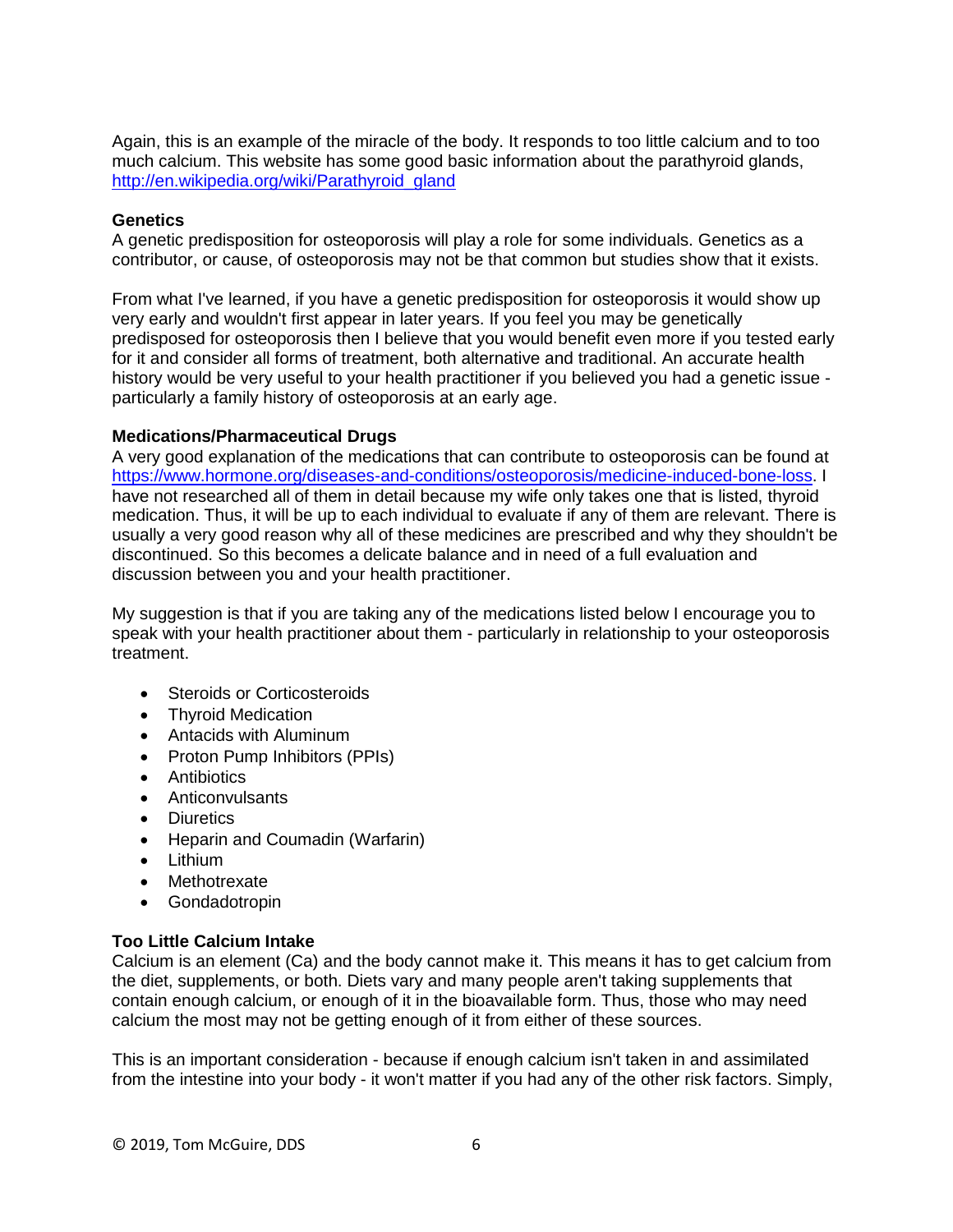if everything else is equal but you aren't ingesting and absorbing enough calcium it could be a major contributor to osteoporosis.

This is one of the better website pages that show foods that are highest in calcium [http://nof.org/articles/886.](http://nof.org/articles/886) You can also use supplements to add calcium to your diet. I will discuss the ones we selected later but I encourage you to speak to your health practitioner about them. In its elemental form, all calcium is the same. But there are many different formulas for calcium supplements and some are more readily assimilated (bioavailable) by the body than others.

What must also be understood is that even if your diet is high in calcium, or you are taking adequate amounts of calcium supplements, it doesn't guarantee that the calcium you ingest/swallow will actually be absorbed from the intestine into the body.

## **Inadequate Absorption of Calcium from the Intestine**

In regard to absorption, no matter how much calcium you ingest/swallow from your diet, or get from the supplements you take, if it isn't absorbed from the intestine, the body (blood, cells and bone) will not have access to it. This can lead to a false sense of security. For example, you know you are eating foods high in calcium and also taking Ca supplements. Therefore, everything should be OK - and from the perspective of swallowing/ingesting Ca - it is.

But if the calcium ingested isn't being absorbed from the intestine into the body the only other place the body can get the calcium the blood and other cells need is - **from the bones!** Obviously this situation in itself could well be a major cause/contributor to osteoporosis.

So both taking in enough calcium and assimilating enough calcium must be evaluated. One major factor that dramatically affects this is the adequate intake of vitamin D3.

## **Insufficient Vitamin D3 (Cholecalciferol)**

This takes us to the importance and need for vitamin D3. What is commonly referred to as Vitamin D3 isn't really a vitamin. It is a hormone produced in the kidney with help from a dietary vitamin precursor (vitamin D) and ultraviolet (UV) light (sunlight). A deficiency of Vitamin D3 will:

- block the absorption of calcium and phosphorus from the intestine.
- prevent bone mineralization
- increase calcium urinary excretion

Vitamin D3 is discussed in more detail in the section on *Treatment of Osteoporosis.* (Of note is that studies have shown that a UV tanning lamp, that emits UV light, will provide enough UV rays to produce D3. This is good news for those who live in areas with less sunlight or aren't able to get outdoors.)

## **Lack of Vitamin K2 (both the MK-4 and MK-7 forms)**

These will also be discussed in detail in a later section

#### **Excessive Thyroid Hormone (Hyperthyroidism)**

Bone is continuously being broken down and replaced by cells known as osteoclasts and osteoblasts. Each cycle of bone 'turnover' takes about 200 days and excess thyroid hormone will hasten this rate of bone turnover. If this process is happening too rapidly the bone building cells (osteoblasts) are not able to replace your bone fast enough, thus the overall rate of bone loss is increased. If your thyroid hormone levels stay too high for too long, there is an increased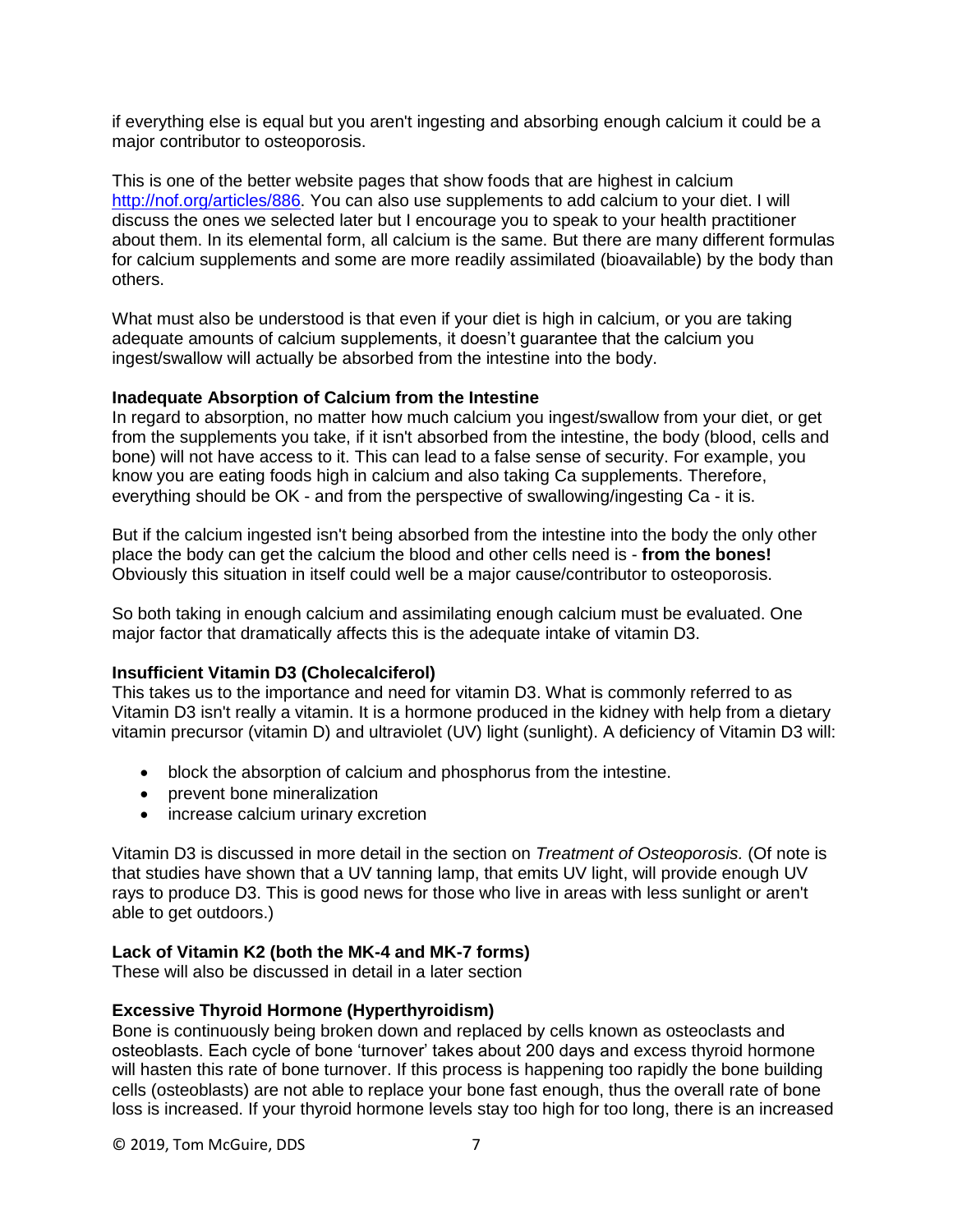risk of developing low bone density and osteoporosis, particularly if you are a post-menopausal woman and research has shown a potential increased risk of fracturing your hip.

Hyperthyroidism can also be associated with muscle weakness and loss of lean body (muscle) mass, which can be quite severe in some cases. This can then lead to an increased risk of falling and subsequent broken bones."

My interpretation of the research showed that hyperthyroidism is increasing in the United States and many people haven't been properly diagnosed. Hyperthyroidism also affects more women than men and I believe it should be taken into consideration when assessing the potential risk factors for osteoporosis.

What should also be considered here is the effect of hyperthyroidism on muscle weakness. Weak muscles and poor balance can cause falls, **which in turn can cause fractures.** Because of this I will discuss the importance of including exercises to help with balance as a supportive treatment of osteoporosis. Of course compression fractures of the spine can still occur without a fall.

A very good website that deals with the relationship of hyperthyroidism and osteoporosis is <http://mythyroid.com/osteoporosis.html>

## **Glucocorticoids (Cortisol)**

Gluocorticoids are a type of steroid hormone that is produced by the adrenal glands and necessary for many important functions, including the metabolism of glucose to create energy. They are also secreted in response to inflammation. But if too much Cortisol is secreted it can:

- decrease calcium absorption from the intestines
- inhibit bone formation
- increase bone breakdown
- increase renal calcium excretion

(You can find more information about the role glucocorticoids play in osteoporosis at [http://en.wikipedia.org/wiki/Glucocorticoid.](http://en.wikipedia.org/wiki/Glucocorticoid)) I believe that in many instances inflammation is relatively short term. You have a cut, it gets infected, you treat it, and it heals. But there is one much more serious form of chronic inflammation that is not short-term, but chronic in the sense that it exists 24/7 - until effectively treated and eliminated.

The chronic inflammation I am speaking of is gum disease. In relationship to cortisol release it most certainly can play a role in osteoporosis, even early osteoporosis. Here is a link to a study that proves this relationship,<http://www.dentalwellness4u.com/dentaldisease/osteoporosis.html>

If you have gum disease, or aren't sure, you should let your health practitioner know and get examined by a qualified dentist. Gum disease can also contribute to other, even more serious, health problems - including heart disease.

You can learn more about how gum disease contributes to many other health issues, and what you can do about it at [http://dentalwellness4u.com/dentaldisease/intro.html.](http://dentalwellness4u.com/dentaldisease/intro.html)

#### **Role of Estrogen**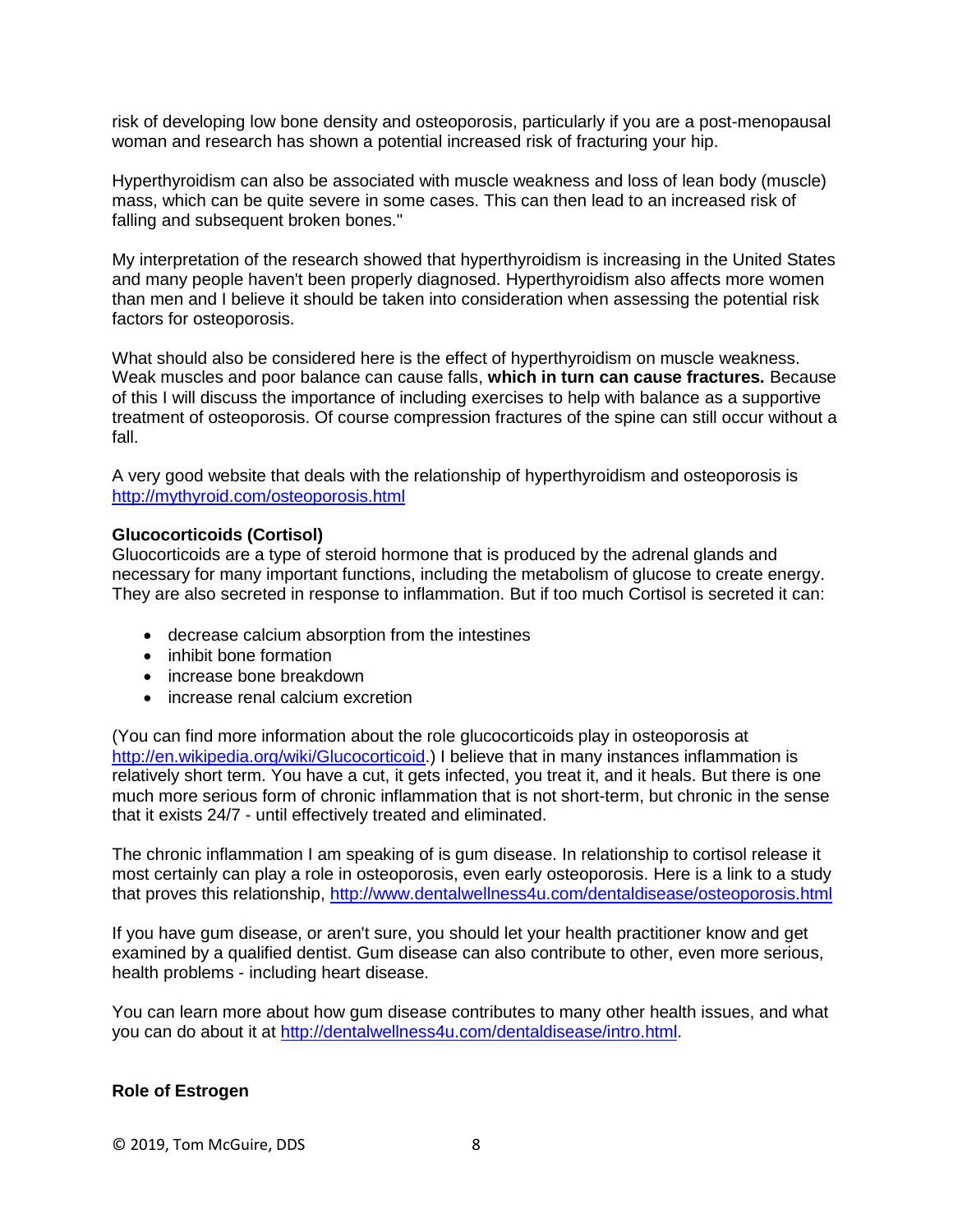The role estrogen plays, in both women and men, is very complex and for this article there is no need to detail its full function in relationship to overall health. But in regard to osteoporosis a lack of estrogen production will have a dramatic affect on the breakdown of bone and a loss of bone mass density. (There are three primary forms of estrogen produced in women, estrone (E1), estradiol (E2), and estriol (E3). But for the purpose of this article I will use the term estrogen.)

The relationship between a decrease in estrogen production and bone loss is a direct one. Simply put, as the levels of estrogen decrease the amount of bone loss increases. A lot of research has been done in this area so I will just do an overview here and include links to relevant websites.

One new study, found at<http://www.sciencedaily.com/releases/2007/03/070323171448.htm> suggests that the mechanism by which estrogen protects bone is by blocking an enzyme that is involved in killing bone building osteoblasts. If there isn't enough estrogen to block this enzyme it will cause a decrease in osteoblasts - and an increase in bone breakdown.

Another way that estrogen protects against bone loss is by regulating osteoclasts (the bone cells that breakdown bone). Without adequate estrogen, osteoclasts will live longer, giving them the ability to destroy more bone. More information about this role of estrogen can be found at <http://courses.washington.edu/bonephys/esteffects.html>

As you can see, the role estrogen plays is two-fold. It protects osteoblasts so they can continue to grow bone. And it depresses osteoclast production, limiting the amount of bone breakdown.

There is no doubt that the loss of estrogen plays an important role in osteoporosis. I believe this is one of the main factors that contributes to an increased risk of osteoporosis, and resulting fractures, in menopausal women.

It doesn't matter if estrogen was lost because of menopause, surgical removal of the ovaries, low estrogen production, or by the natural aging process. But as you've read, estrogen depletion isn't the only factor.

In fact, estrogen replacement therapy is one of the traditional treatments options for osteoporosis and studies have shown that it protects bone mass and helps protect against the risk of osteoporotic fractures. (It should also be noted that Hormone Replacement Therapy (HRT) is known to increase the risk of breast cancer, especially if there is a family history of it.)

#### **Removal of Ovaries before Menopause**

Among other things, the ovaries produce estrogen and when they are removed the estrogen they produce and release is no longer available. If they are removed before menopause the risk of osteoporosis increases.

I will include excerpts from a recent study done at the University of Southern California's Keck School of Medicine and taken from WebMD. I encourage you to read it. [http://www.webmd.com/osteoporosis/news/20140214/ovary-removal-might-raise-odds-for-bone](http://www.webmd.com/osteoporosis/news/20140214/ovary-removal-might-raise-odds-for-bone-loss-heart-disease)[loss-heart-disease](http://www.webmd.com/osteoporosis/news/20140214/ovary-removal-might-raise-odds-for-bone-loss-heart-disease)

Women who had their ovaries removed before menopause are at increased risk for bone loss and cardiovascular disease, according to a new study. Among women who were more than 10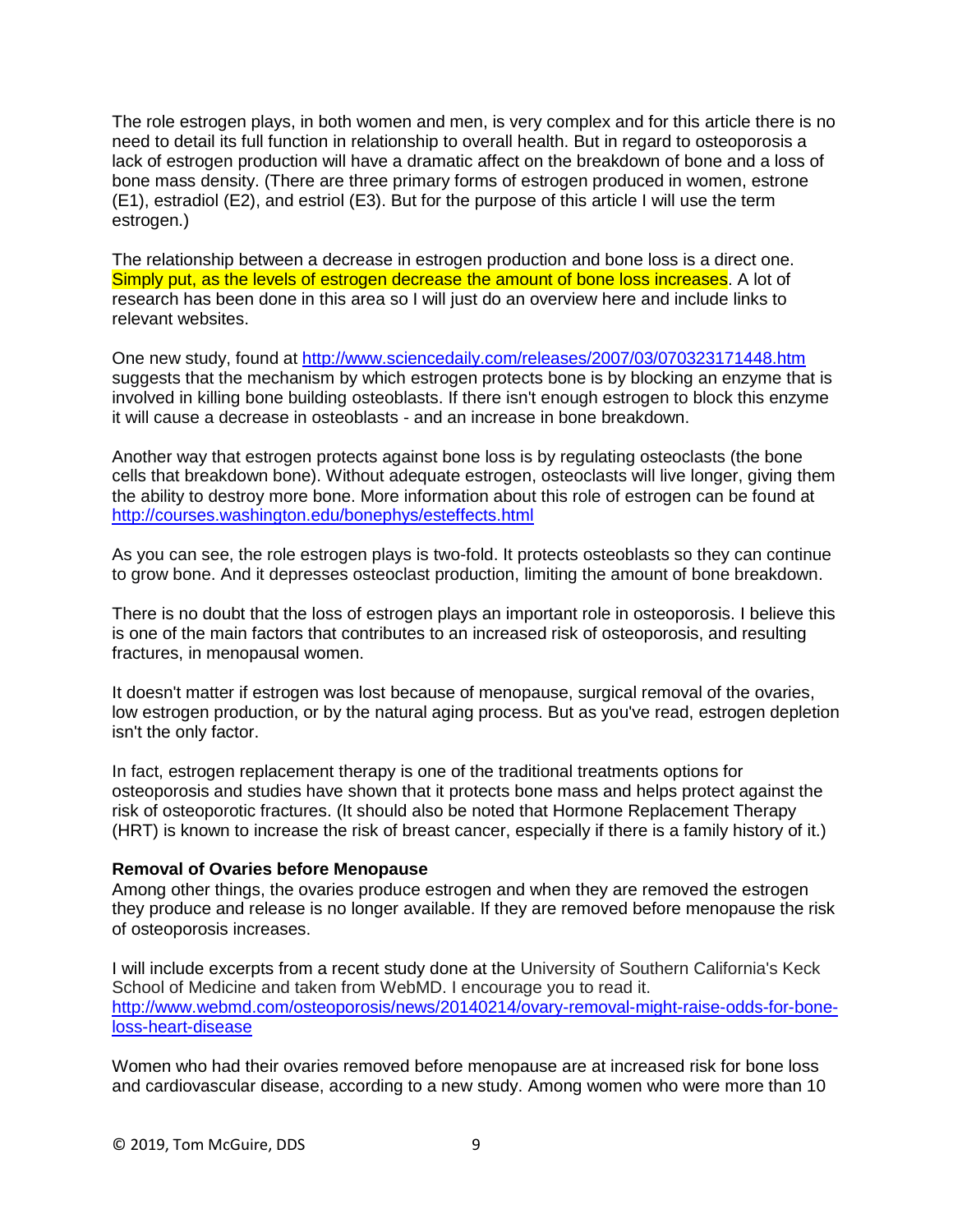years past menopause, the rate of bone mineral density loss was twice as high in those who'd had their ovaries removed before menopause than in those who still had their ovaries.

Decreasing levels of estrogen hormones affect the severity of both health issues. While hormone levels gradually fall through menopause, they can decline suddenly when the ovaries are removed. [I consider this last sentence to be very significant because a dramatic and sudden loss of estrogen can have a far greater, and immediate (acute) impact on bone loss, than the gradual loss of it over time (chronic).]

## **Vegetarians Who Don't Supplement with Vitamin K2 (MK-4)**

These comments here are mine and I have not seen a specific study on this to support them. But I do feel they warrant consideration when assessing risk factors for osteoporosis and are worthy of discussion with your health practitioner. My opinion is based on the importance of adequate MK-4 (which I go into in detail later in the article) necessary to prevent bone loss.

The primary source of MK-4 is animal products. Obviously vegetarians/vegans do not consume animal products and thus would likely be deficient in MK-4. As you will read later, MK-7 is also important in bone health and its primary source is not from animal products. But the fact that MK-7 is found in fermented soy beans and other fermented vegetables, like sauerkraut, would also limit the amount of MK-7 taken in - even by vegetarians.

Based on the information I found, and my interpretation of it, I would consider long-term vegetarian/vegan women to be at a greater risk of osteoporosis.

#### **Excessive Intake of Vitamin A**

Some studies have shown that excessive daily intake of vitamin A (as retinol, retinyl palmitate, or, retinyl acetate) were associated with osteoporosis and an increase risk of fracture. One study showed that women taking more than 6,660 IU daily of vitamin A were found to have twice the hip fracture risk compared with those taking less than 1,700 IU. Another study showed that men with the highest levels of retinol are 7 times more likely to fracture a hip than men with lower levels. [http://www.ncbi.nlm.nih.gov/pubmed/12540641?dopt=Abstract\)](http://www.ncbi.nlm.nih.gov/pubmed/12540641?dopt=Abstract)) (It should be noted that beta carotene form of vitamin A, which most people take, is not associated with osteoporosis or fractures.)

More information can be found at [http://www.webmd.com/osteoporosis/news/20030122/vitamin](http://www.webmd.com/osteoporosis/news/20030122/vitamin-bone-poison)[bone-poison](http://www.webmd.com/osteoporosis/news/20030122/vitamin-bone-poison)

#### **Smoking and Osteoporosis**

There are many reasons why smoking is bad for your health. Now another reason for not smoking has been added to the list. There is now evidence that smoking is a risk factor for osteoporosis. The following was excerpted from an article in the National Institute of Health (NIH) Osteoporosis and Related Bone Diseases ~ National Resource Center website titled *Smoking and Bone Health*.

[http://www.niams.nih.gov/Health\\_Info/Bone/Osteoporosis/Conditions\\_Behaviors/bone\\_smoking.](http://www.niams.nih.gov/Health_Info/Bone/Osteoporosis/Conditions_Behaviors/bone_smoking.asp) [asp](http://www.niams.nih.gov/Health_Info/Bone/Osteoporosis/Conditions_Behaviors/bone_smoking.asp)

In addition, most studies on the effects of smoking suggest that smoking increases the risk of having a fracture. Not all studies support these findings, but the evidence is mounting. For example:

 The longer you smoke and the more cigarettes you consume, the greater your risk of fracture in old age.

© 2019, Tom McGuire, DDS 10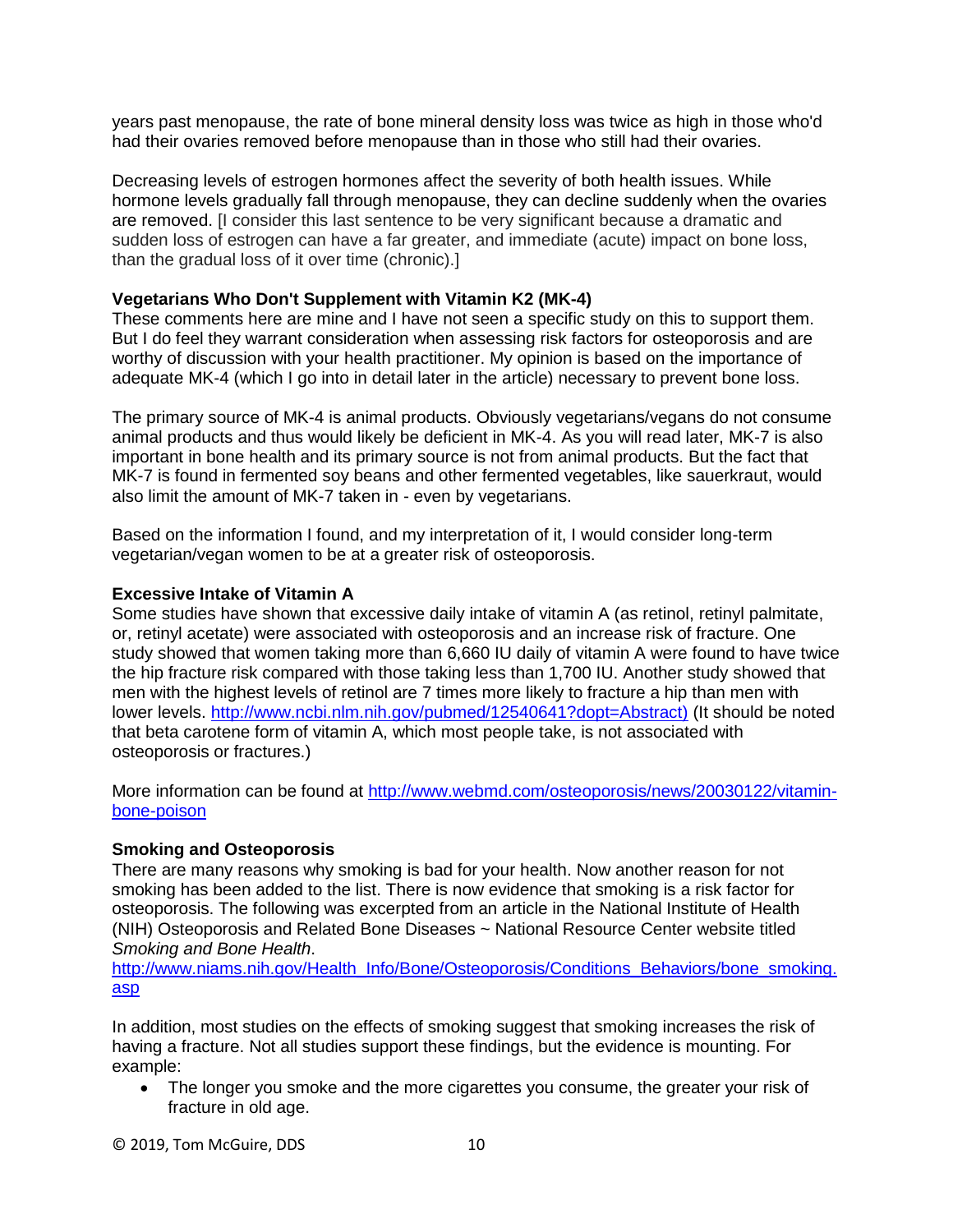- Smokers who fracture may take longer to heal than nonsmokers and may experience more complications during the healing process.
- Significant bone loss has been found in older women and men who smoke.
- At least one study suggests that exposure to *secondhand smoke* during youth and early adulthood may increase the risk of developing low bone mass.
- Compared with nonsmokers, women who smoke often produce less estrogen (a sex hormone) and tend to experience menopause earlier, which may lead to increased bone loss.
- Quitting smoking appears to reduce the risk of low bone mass and fractures. However, it may take several years to lower a former smoker's risk.

More information about the relationship of smoking to bone health can be found at <http://www.webmd.com/osteoporosis/living-with-osteoporosis-7/smoking-cigarettes>

## **Excessive Fluoride Intake**

Excessive fluoride intake can increase bone mass density but will also increase the risk of fractures. It will be explained in more detail later.

## **Chronic Mercury Poisoning**

I include this here because of the devastating effect that chronic mercury poisoning has on the body. It not only damages the immune system but has a detrimental effect on enzymes, and enzymes play an essential role in bone health. Mercury is a heavy metal, as is lead, and both mercury and lead are deposited in bone. These heavy metals not only interfere with all cellular function, but will also deplete calcium by taking the place of calcium in the bone matrix.

You may not think you have been exposed to mercury but everyone with amalgam/silver dental fillings is being exposed to excessive and harmful levels of mercury from these fillings 24/7.

Although more study in this area is needed it is my opinion, based on my extensive research into chronic mercury poisoning, that the chronic absorption of mercury and other heavy metals, could not only contribute to osteoporosis but also result in a false bone mass density (BMD) reading.

Given the known effects of mercury on the body I would consider it to be at least an indirect contributor to osteoporosis. You can learn more about the harmful effects of mercury by linking to<http://www.dentalwellness4u.com/mercurydetox/poison.html>

Of interest is a study that showed that vitamin K2 protects neural cells against mercury poisoning. This is important because mercury is classified as a neurotoxin. Thus, vitamin K2 is not only an important part of any treatment for osteoporosis but helps protect against mercury toxicity. <http://www.ncbi.nlm.nih.gov/pubmed/21488088>

## **Who Should be Tested for Osteoporosis - and When\***

I've excerpted information from a page on the National Osteoporosis Foundation (NOF) website. NOF has a great deal of very good information on testing and other aspects of osteoporosis, <http://nof.org/articles/743>

NOF recommends that you should be assessed for osteoporosis and have a bone density test if you are a: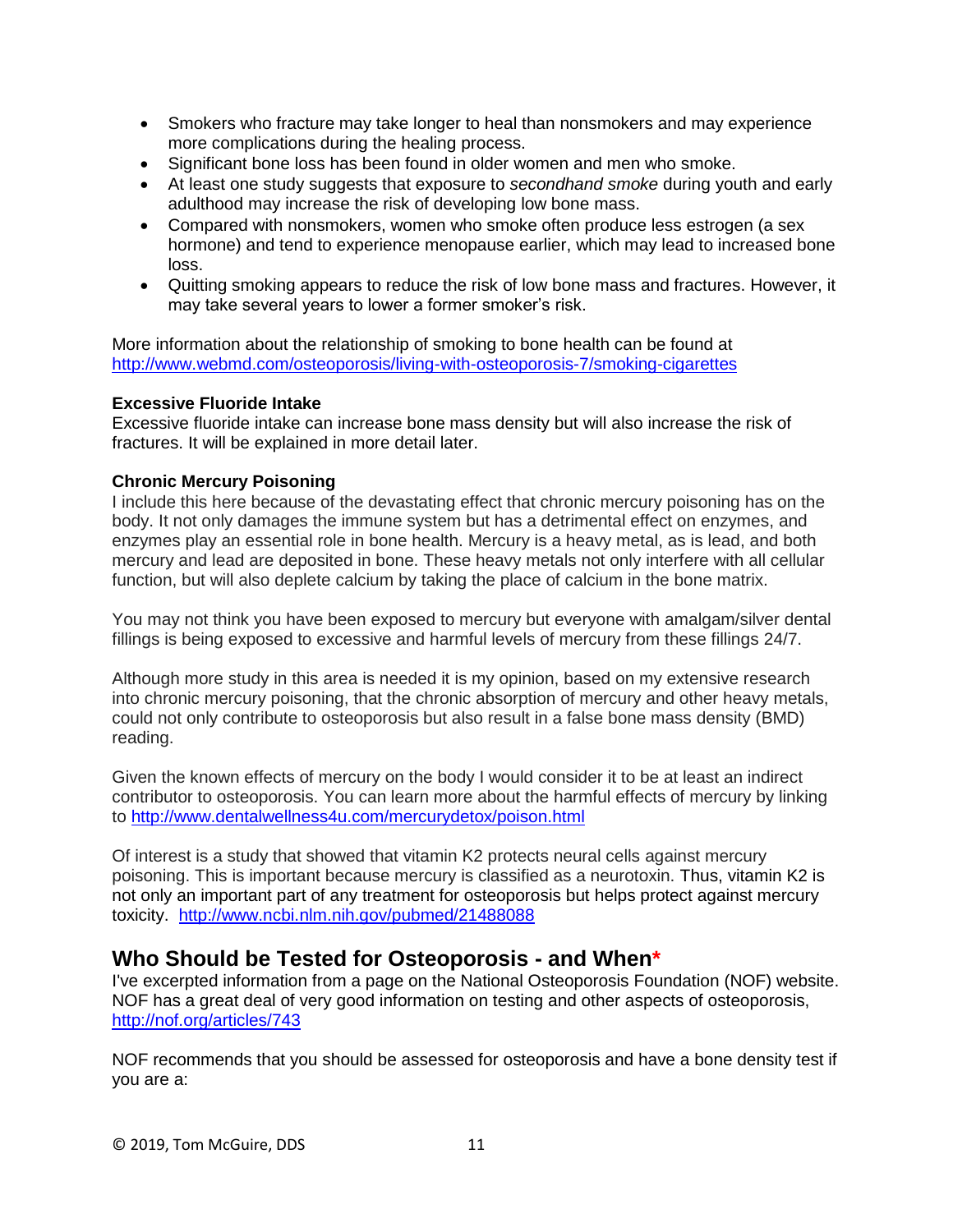- man, or postmenopausal woman, age 50 and older who has recently broken a bone.
- woman age 65 or older
- woman of menopausal age with risk factors
- postmenopausal women under age 65 with risk factors
- man, age 50-69 with risk factors

In addition the NOF says a bone density test may also be necessary if you have any of the following:

- an X-ray of your spine showing a break or bone loss in your spine
- back pain with a possible break in your spine
- $\bullet$  height loss of  $\frac{1}{2}$  inch or more within one year
- $\bullet$  total height loss of 1 $\frac{1}{2}$  inches from your original height

\*I purposely placed this section behind the *Risk Factors for Osteoporosis* section so you can see the relationship between them and who should be tested and when. But as you've seen, there are other risk factors apart from the more traditional ones to take into consideration. These include:

- loss of ovaries before menopause
- insufficient dietary intake of calcium
- insufficient D3
- Insufficient K2
- medications that contribute to osteoporosis
- thyroid or parathyroid disease
- genetics/family history
- excessive cortisol secretion related to inflammation
- chronic mercury and lead poisoning

Thus, it is obvious that assessing risk factors for osteoporosis should not be limited just to the more traditional factors such as age, menopause, fractures, and loss of height. The bottom line is that a complete health evaluation, including all possible risk factors, should be included in any assessment. I've not seen any statistics on this, but in my opinion a person can have multiple risk factors present, or a few. But what this really means is, no matter how many risk factors you have, it is far better to test for osteoporosis sooner than later.

## **Testing for and Diagnosing Osteoporosis**

There are a number of ways to test for and diagnose osteoporosis and the risk of bone fracture. It is important to note that osteoporosis isn't a condition that you either have or don't. There are degrees, or stages. For example, the early stage of osteoporosis is called osteopenia.

The point here is that if you are diagnosed as having osteopenia and don't find the cause(s) and don't initiate treatment for it - it will progress over time to the more serious form. Remember, there really aren't any overt **early** signs, or symptoms, of osteopenia - or even early osteoporosis. This makes it even more imperative to start periodic screening/testing for the condition early. Treating osteoporosis is much more effective the earlier it is discovered.

## **DEXA Test**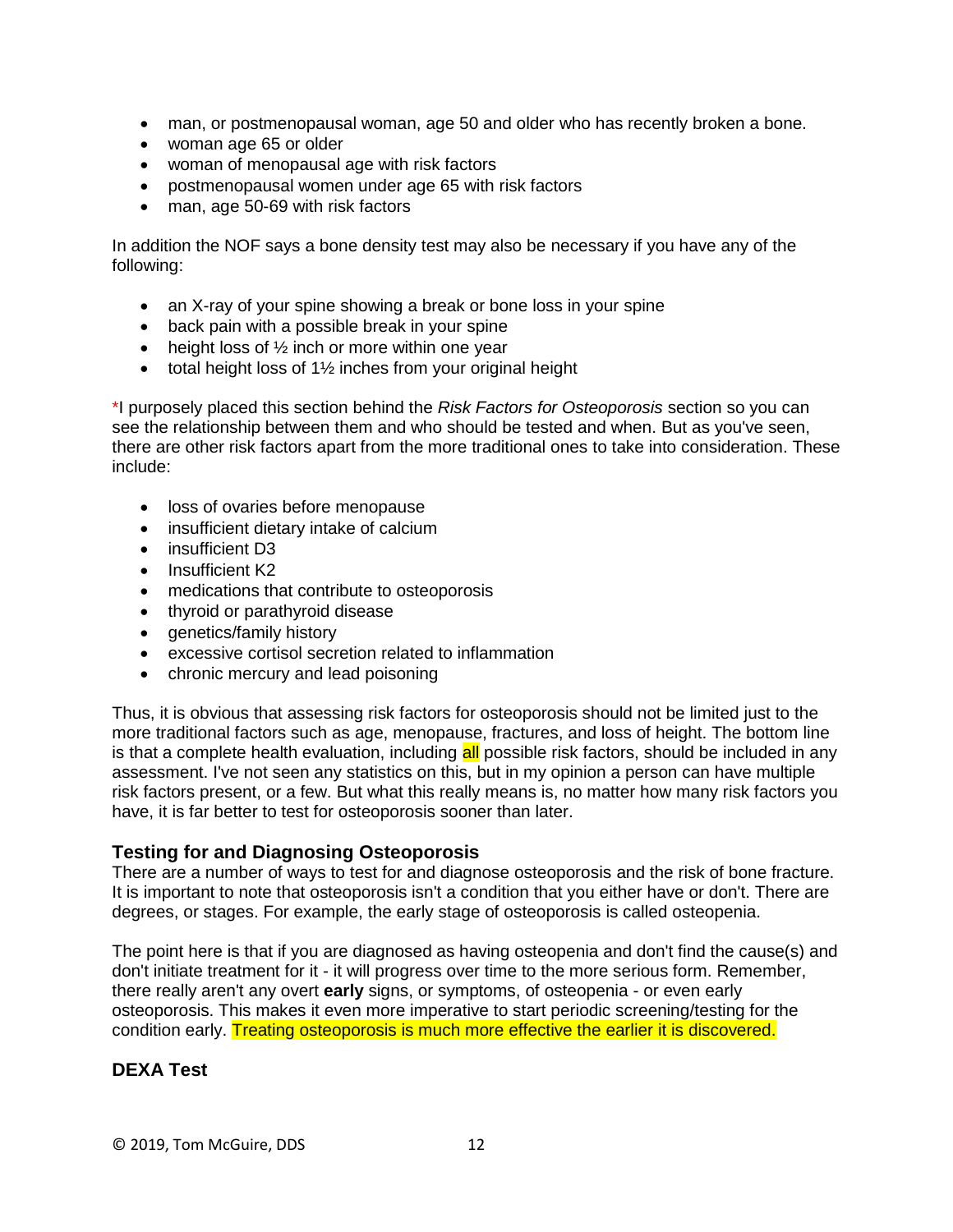The most commonly used test for bone density is the DEXA Test (dual-energy x-ray absorptiometry) that evaluates bone mass density (BMD). What I feel is important to understand, and remember, about the DEXA scan/test is that it only measures the amount of calcium and other bone minerals that are present in the area being tested. It does not measure bone strength or flexibility.

Here is a link to a website that I feel gives a very good overview of the DEXA scan: <https://www.medicalnewstoday.com/articles/324553.php#results>

This page also explains the T-Score that is used to assess the level/degree of bone loss. This website also lists additional tests available that can help your health practitioner identify other factors that could be contributing to bone loss. The most common blood tests evaluate:

- blood calcium levels
- blood vitamin D levels
- thyroid function
- parathyroid hormone levels
- **e** estradiol levels to measure estrogen (in women)
- follicle stimulating hormone (FSH) test to establish menopause status
- testosterone levels (in men)
- osteocalcin levels to measure bone formation.

The most common urine tests are:

- 24-hour urine collection to measure calcium metabolism
- tests to measure the rate at which a person is breaking down or resorbing bone. One of these is the NTX Urine test.

Of course there are many more factors that go into making an accurate diagnosis than just a bone scan and all of them should be considered. The best website I found 'Making a Diagnosis' is the National Osteoporosis Foundation Website,<http://nof.org/articles/8#bonedensitytest> I encourage you to read what they have to say and I recommend that you print it out and take it with you when you talk to your health practitioner about testing for osteoporosis.

## **Other Tests**

## **Osteocalcin as an Indicator for Bone Growth**

As mentioned, osteocalcin is produced by osteoblasts and is often used as a marker for bone formation activity. It has been observed that higher serum-osteocalcin levels are relatively well correlated with increases in bone mineral density (BMD) during treatment with anabolic bone formation pharmaceutical drugs for osteoporosis, such as [Teriparatide](http://en.wikipedia.org/wiki/Teriparatide) (Forteo).

In many studies, osteocalcin is used as a preliminary biomarker on the effectiveness of a given drug on bone formation. For instance, one study which aimed to show the effectiveness of a glycoprotein called [lactoferrin](http://en.wikipedia.org/wiki/Lactoferrin) on bone formation used osteocalcin as a measure of osteoblast activity. <http://en.wikipedia.org/wiki/Osteocalcin>

## **Micro-MRI**

I also found information about another test that can actually show more detail than the DEXA scan. It is called a micro-MRI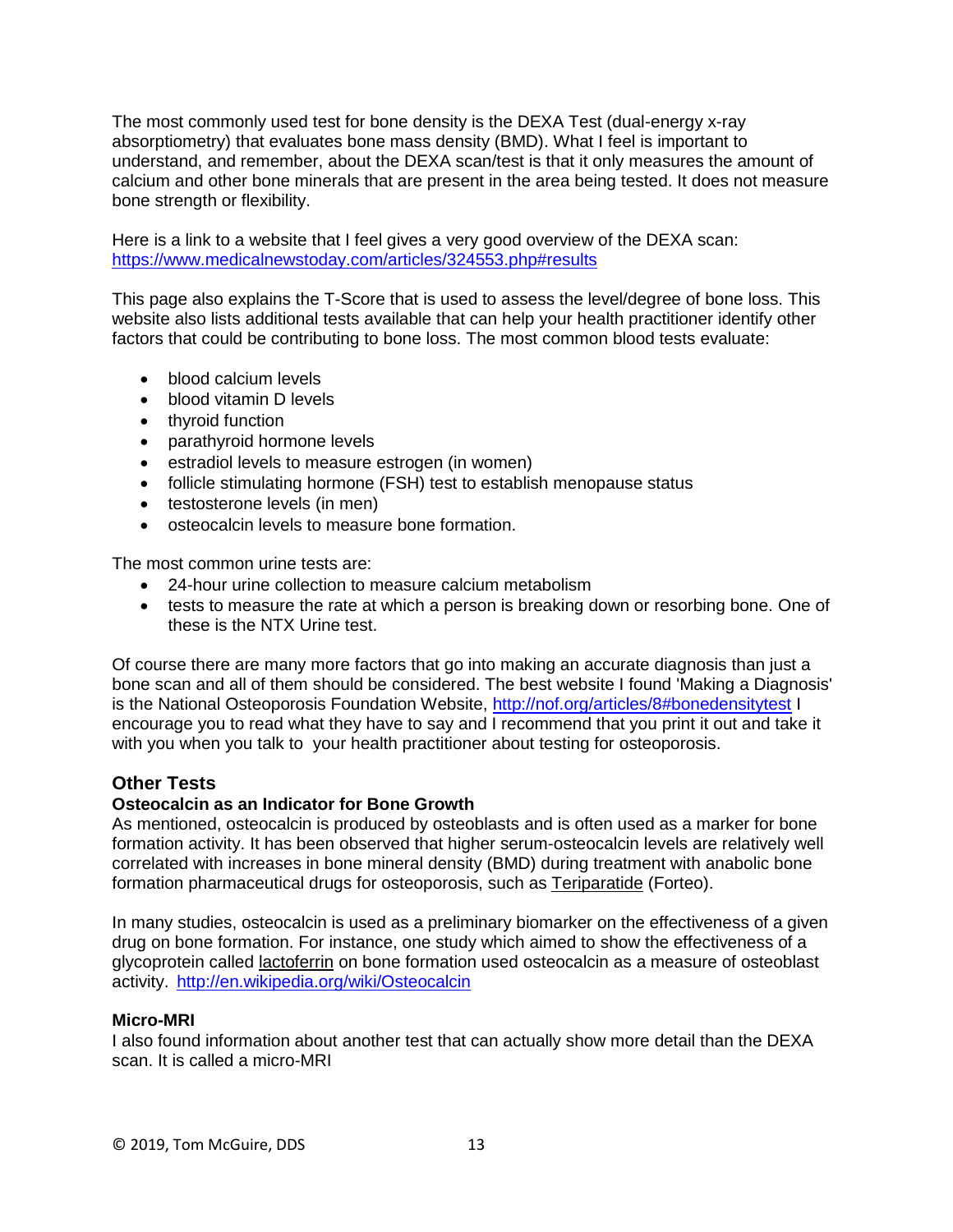This emerging MRI technology shows far more detail than a DEXA scan and is said to be the best at assessing bone microstructure and better at predicting the risk of fractures. The link I'm providing is to a very detailed and scientific evaluation of the MRI used for this purpose, along with other tests. You may want to pass it along to your health practitioner. <http://www.ncbi.nlm.nih.gov/pmc/articles/PMC2901255>

While this technology is promising and offers a much better way to evaluate total bone structure, it is still technically difficult to do and, as of the writing of this article, it is not widely available. This means it is not yet likely to be used in most clinical practices. I would guess that medical schools would be most likely to do this test. But I also suggest you ask your health practitioner about it.

## **Interpreting Blood Calcium Levels**

This is an important, but I feel less understood, way of evaluating a contributing cause of osteoporosis. As was mentioned previously, testing blood calcium levels can be valuable but must be looked at in regard to the big picture.

For example, if blood calcium levels are in the normal range, and your health practitioner only used that determination to evaluate the extent of osteoporosis, it could be very misleading.

This is because if blood calcium was in the normal range but that person was diagnosed by a DEXA scan with osteopenia or osteoporosis, one could assume they were absorbing enough calcium from the diet and or, supplements. Yet that person could be deficient in vitamin D3, which will prevent the absorption of calcium from the intestine. In this scenario, the body would then take the calcium needed by the blood from the bones.

Also if the a person wasn't exposed to adequate sunlight, the contributing factor could be a lack of D3 and would have to be dealt with accordingly.

Thus, a number of factors regarding calcium have to be taken into consideration.

- Are you ingesting enough calcium from your diet and, or supplements?
- Is enough calcium being absorbed from your intestine into your body to provide the calcium needed by the blood, cells, and bones?
- Is calcium absorption being limited by insufficient vitamin D3 along with insufficient sunlight?
- Is the body getting enough vitamin K2 (as MK-4 & MK-7) so sufficient osteocalcin can be produced by osteoblasts?
- Are the parathyroid glands producing too many hormones, increasing the breakdown of bone?
- Is the thyroid functioning properly?
- Are you taking any medications that could cause an increase in osteoclast activity?
- Is your estrogen production low, or non-existent? This includes menopause and the removal of the ovaries.

# **Bone Mass Density versus Bone Strength (Elasticity)**

Traditionally bone mass density testing (DEXA) has been the standard for determining the amount of bone loss and the degree of osteoporosis. However, new research has shown that the health of bone is more than just about bone density. It is also related to bone strength/ elasticity - or in lay terms - the ability of the bone to bend, but not break (given the same amount of force).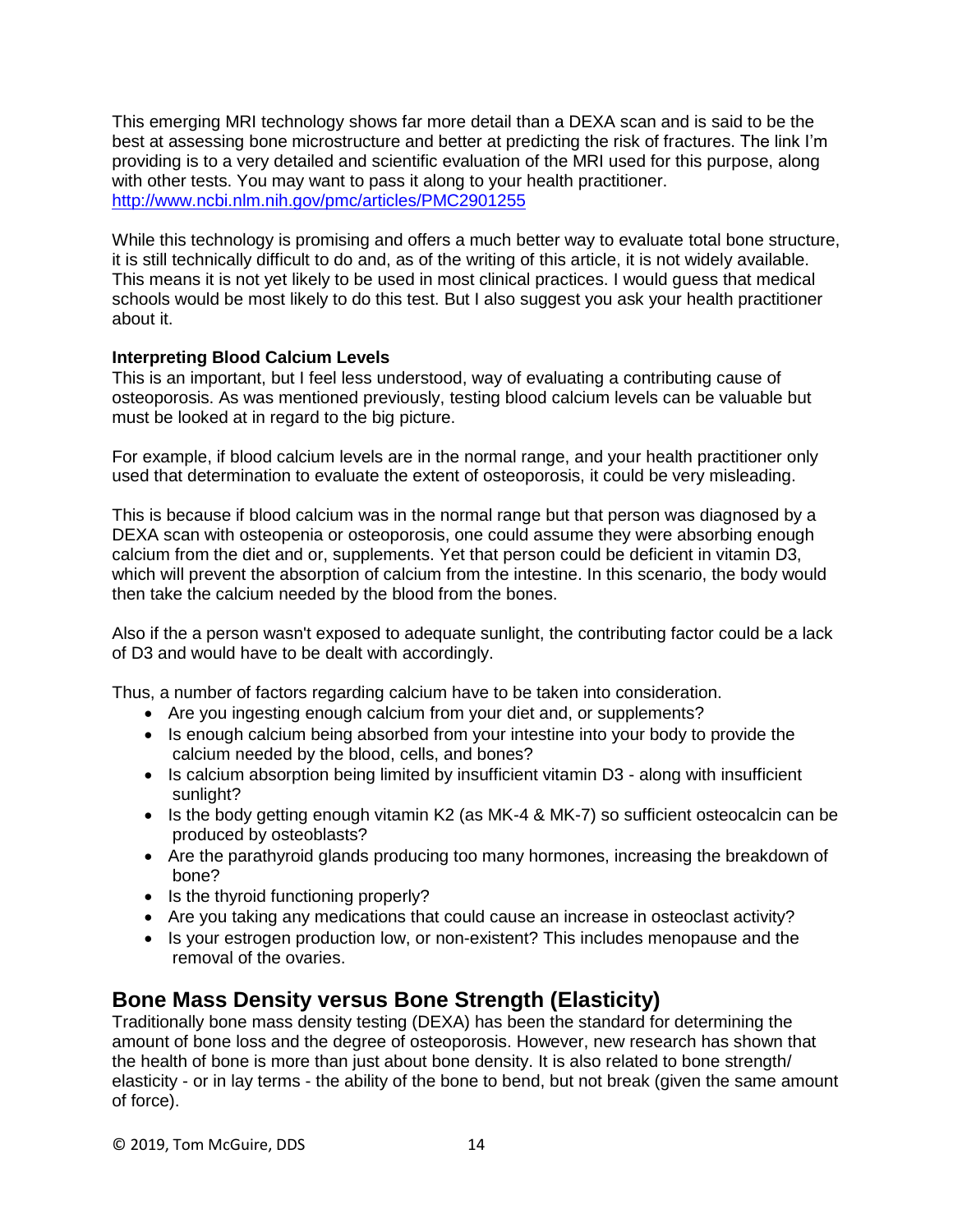For example, if a person has been exposed to high levels of fluoride (Fl) over time, the fluoride will replace the normal hydroxyl/OH portion of the bone mineral complex - called hydroxyapatite. If enough fluoride is added to the existing minerals, it will make bone significantly denser - but will also make it much more brittle - actually increasing the risk of fracturing.

On an x-ray the bone will show as being extraordinarily dense. It would also result in a DEXA score that suggest that the bone mass density wasn't indicative of osteoporosis. Thus, in this scenario, if bone mass density were the only consideration, it wouldn't indicate that the risk of fracture had actually increased.

Denser bone does not necessarily mean the bone is more flexible, or at a lesser risk of fracturing - and that is the key to everything. For example, think of a piece of chalk and a fresh willow branch. Which will break more easily given the same amount of pressure; tensile, compression, bending, or twisting, that is being exerted? The chalk of course as it isn't flexible.

The component of bone that makes it flexible is collagen, a strong and yet flexible protein that provides the matrix for the minerals (primarily calcium (Ca) and phosphorous (P) to attach to it. Collagen comprises from 10% to 20% of total bone mass and is important for both bone density and bone strength/elasticity/flexibility. Without an adequate matrix it wouldn't matter how much calcium and phosphorous your body took in, because it would not have any place to attach to. You can't nail anything to a wall that isn't there - no matter how many nails you have.

It is the unique combination of collagen and minerals that makes bone both strong (high tensile/flexibility strength) and dense (high compression strength). These characteristics also account for the types of fractures that occur with osteoporosis. For example, compression fractures of the spine would be more likely to be related to a loss in bone density - the less dense, trabecular bone can't withstand the compression it is constantly under. In general, when it comes to bone loss the type of bone that is most likely to fracture is the trabecular bone.

This should emphasize the importance of being concerned about both bone density and bone strength/elasticity. As you will learn, there is evidence that a person can show a lack of bone density but still have acceptable bone elasticity. Of course there are those who have a lack of both bone strength and bone density.

What I found from my research was that given the unavailability of the micro-MRI scan for bone strength, there is no universally acknowledged way of determining the strength/flexibility of bone. But I also learned that if the bone cannot make an adequate amount of the collagen that forms the matrix of bone, the bone will not only be less dense, but also less elastic.

There is growing evidence to suggest that variations in trabecular structure are important in determining bone strength, independent of bone mineral density (BMD). The following is very scientific and was taken from the Discussion section.<http://cds.ismrm.org/ismrm-2003/0877.pdf> I believe your health practitioner would be interested in this article.

## **Another Perspective on Bone Strength, Bone Resiliency, and Flexibility**

Even though the following article is lengthy and scientific, I'm including excerpts from it here for two important reasons.

• It deals with a form of osteonecrosis of the jawbone (ONJ) that is caused by bishosphonates (which includes Fosamax). In this case the condition is termed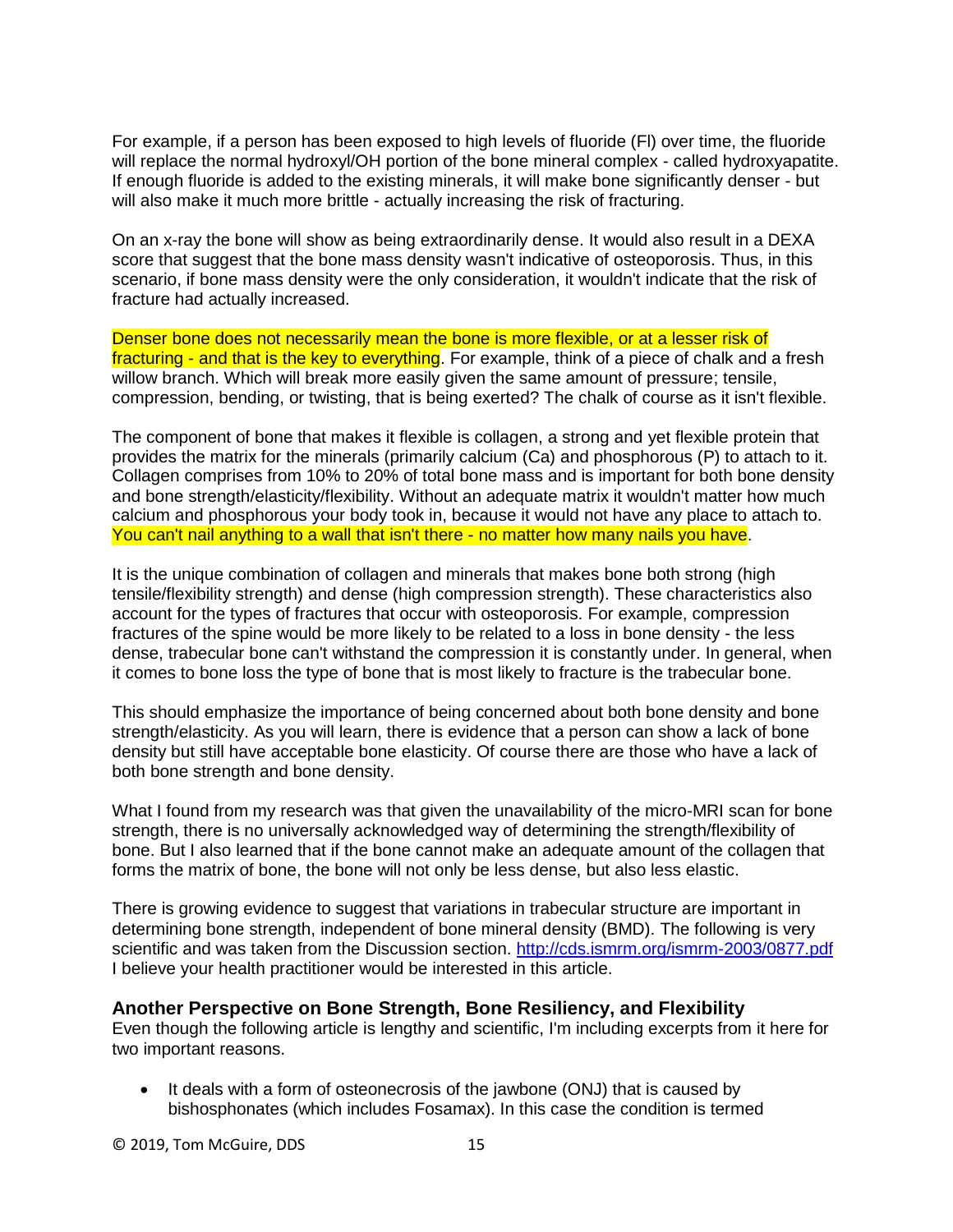bishosphonate-related osteonecrosis of the jaw (BRONJ). The reason this is important here is that Fosamax is still recommended by some practitioners as a treatment for osteoporosis.

• The second reason is because it establishes the critical role that MK-4<sup>\*</sup> and collagen play in bone strength/elasticity.

I'm also expanding on it because my wife took Fosamax for a number of years and while it did improve her DEXA bone density score we discovered it could also lead to an increased risk of fractures of the jaw. Of course not everyone taking bisphosphonates will suffer from jaw fractures but the risk is there and that means it should be taken into consideration and makes the decision an individual one.

The title of the article is **Bridging the Gap Between Osteoporosis and Osteonecrosis of the Jaw: A Rationale for an Approach to Preventing and Treating BRONJ with MK4\*** [http://www.dentalaegis.com/cced/2011/10/bridging-the-gap-between-osteoporosis-and](http://www.dentalaegis.com/cced/2011/10/bridging-the-gap-between-osteoporosis-and-osteonecrosis-of-the-jaw-preventing-and-treating-bronj-with-mk4)[osteonecrosis-of-the-jaw-preventing-and-treating-bronj-with-mk4](http://www.dentalaegis.com/cced/2011/10/bridging-the-gap-between-osteoporosis-and-osteonecrosis-of-the-jaw-preventing-and-treating-bronj-with-mk4)

(I realize this article is very technical but I'm including it because I feel this information is very significant in relationship to this particular traditional treatment of osteoporosis. I will highlight what I consider to be the significant parts of the article. I encourage you to read but if it is too scientific for you, I highly recommend that you provide your health practitioner with a link to it.)

"The role of collagen as postulated in this article cannot be ignored in the pathophysiology and potential prevention and treatment of osteoporosis and BRONJ. Studies from the medical literature support the safety and efficacy of MK4 as a potential therapeutic agent in preventing and treating osteoporosis and BRONJ.

*…..but has been well described in the general medical literature on osteoporosis and bone histology, is the preeminent role collagen plays in bone health, fracture healing, and fracture prevention. Bone matrix is a two-phase system in which the mineral phase provides the stiffness and the collagen fibers provide the ductility and ability to absorb energy (ie, the toughness). Alterations of collagen properties can therefore affect the mechanical properties of bone and increase fracture susceptibility.*

Decreased bone collagen production as indicated by bone resorption markers leads to increased susceptibility to fractures and osteoporosis. Markers of bone turnover, particularly markers of bone resorption, have been shown in prospective epidemiologic studies to be associated with fracture risk and this association appears to be independent of bone mineral density (BMD).

Since collagen is not detected by a DEXA scan it is not part of a bone density report. Thus, in only reporting the density of bones the scans are evaluating bone quantity and not bone quality. Any discussion of bone quality would be incomplete without considering the pivotal role of bone collagen.

The family of K vitamins, including phylloquinone, MK4 and MK7, are fat-soluble vitamins that act as coenzymes for a vitamin K-dependent carboxylase enzyme that catalyzes carboxylation of the amino acid glutamic acid, resulting in its conversion to gamma-carboxyglutamic acid (Gla). This carboxylation reaction is essential for formation of bone collagen, which allows bone to deform upon impact, for example, during mastication or a fall, without fracturing. Although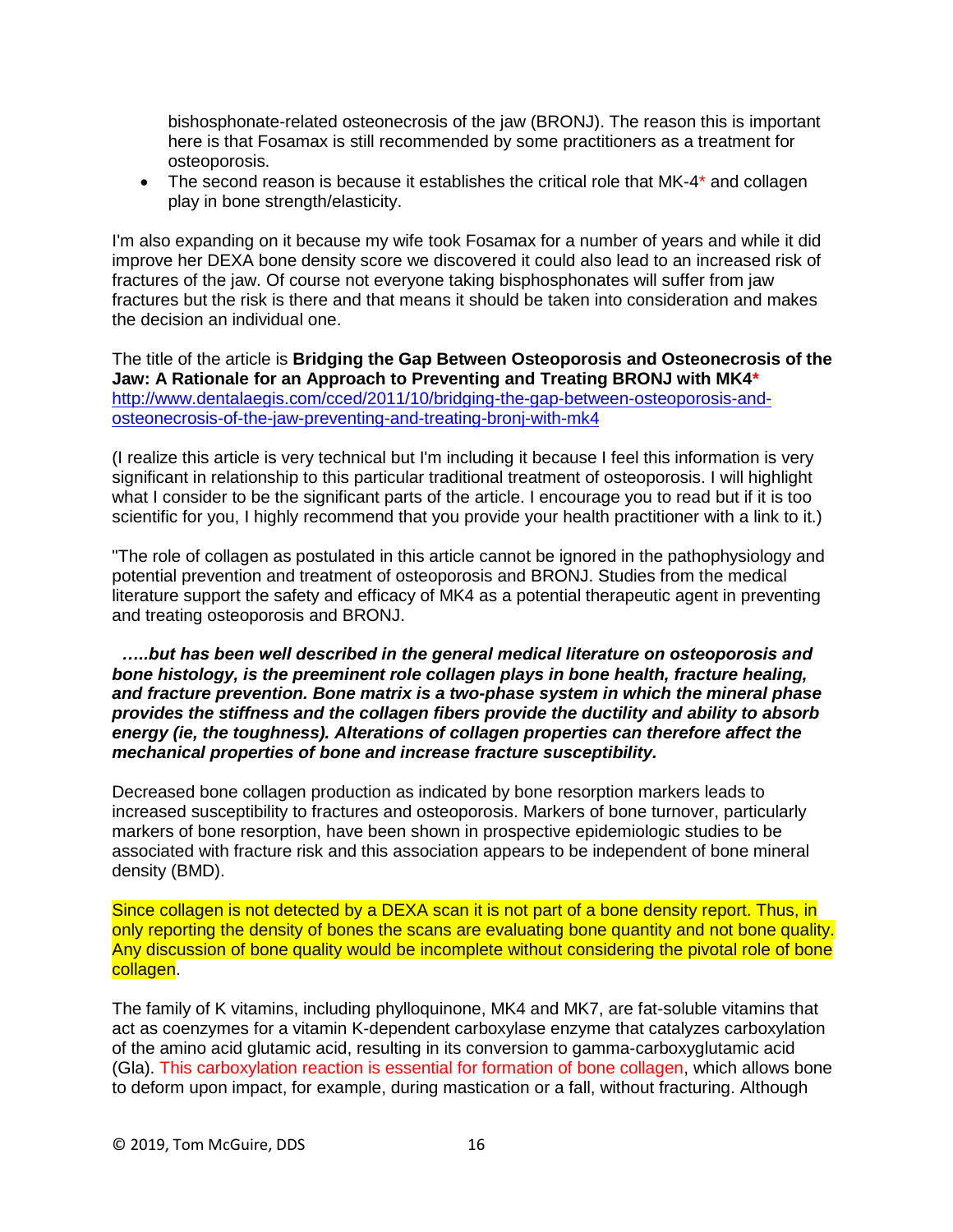vitamin K-dependent gamma-carboxylation occurs only on specific glutamic acid residues in a small number of proteins, it is critical to the calcium-binding function of those proteins.

Since the fundamental premise of the Neustadt-Pieczenik Collagen Deficit and Restoration hypothesis is that preventing and treating osteoporosis and BRONJ may be successfully done by stimulating bone collage production, all three forms (phylloquinone {KI}, MK4, and MK7) may be useful in this regard. However, since microfractures are a component of BRONJ pathogenesis and only MK4 has been shown to reduce fractures it thus represents the leading therapeutic candidate for preventing and treating osteoporosis and BRONJ.

(Two controlled studies cited showed that the addition of MK-4 significantly reduced fractures. In the first the control group had a fracture rate of 30.3% while the MK-4 group had a fracture rate of 10.9%. In the second study, the group treated with MK-4 had 86% fewer nonvertebral fractures and 87% fewer hip fractures.)

Importantly, in this study there were no differences in the number of falls sustained in the treatment group compared to the control group. Thus, it is concluded that MK4 reduces fractures independent of the number of falls someone sustains. The importance of this cannot be underestimated, since falling is the number one cause of osteoporotic fractures and subsequent death. This decrease in fractures, independent of the number of falls someone sustains, is likely due to MK4 stimulating collagen production in bone and not simply adding calcium to bones. Collagen provides flexibility to the bone, while calcium provides rigidity. When someone falls, collagen allows the bone to absorb and disperse the force of the fall without breaking.

MK4 has also been shown to stop and reverse bone loss, and reduce fracture risk, from medical conditions and medications. In clinical trials MK4 (45 mg daily) prevented bone loss and/or fractures caused by corticosteroids (eg, prednisone, dexamethasone, prednisolone), anorexia nervosa, cirrhosis of the liver, osteoporosis, menopause (estrogen deficiency), disuse from stroke, immobilization (eg, extended illness, hospitalization), Parkinson disease, phenytoin therapy, testosterone deficiency (eg, aging, prostate cancer treatment), primary biliary cirrhosis, leuprolide treatment (for prostate cancer), and other diseases and medications.

Collagen degradation is important in the pathogenesis of osteoporosis and likely plays a pivotal role in the etiology of BRONJ as well. Studies from the medical literature support the safety and efficacy of MK4 as a potential therapeutic agent in preventing and treating osteoporosis and BRONJ and should be the subject of future research.

(I found this article fascinating, appropriate, and extremely important, for both the patient and health practitioner. It not only demonstrates the importance of collagen in bone strength/elasticity, but demonstrates that a drug being prescribed for the treatment of osteoporosis could have serious side-effects with bone in another part of the body - the jaws.

It also demonstrates the benefits of adding MK-4 to any treatment program for osteoporosis, traditional or alternative. I should also mention that the study indicates that taking MK-4 can also negate the effects of other drugs that can cause bone loss - see drug section above.

\*(This study is the first place I introduce vitamin K2 as an alternative treatment for osteoporosis. It has been extensively studied for its ability to promote bone density, collagen production, bone flexibility, and to decrease the risk of fractures.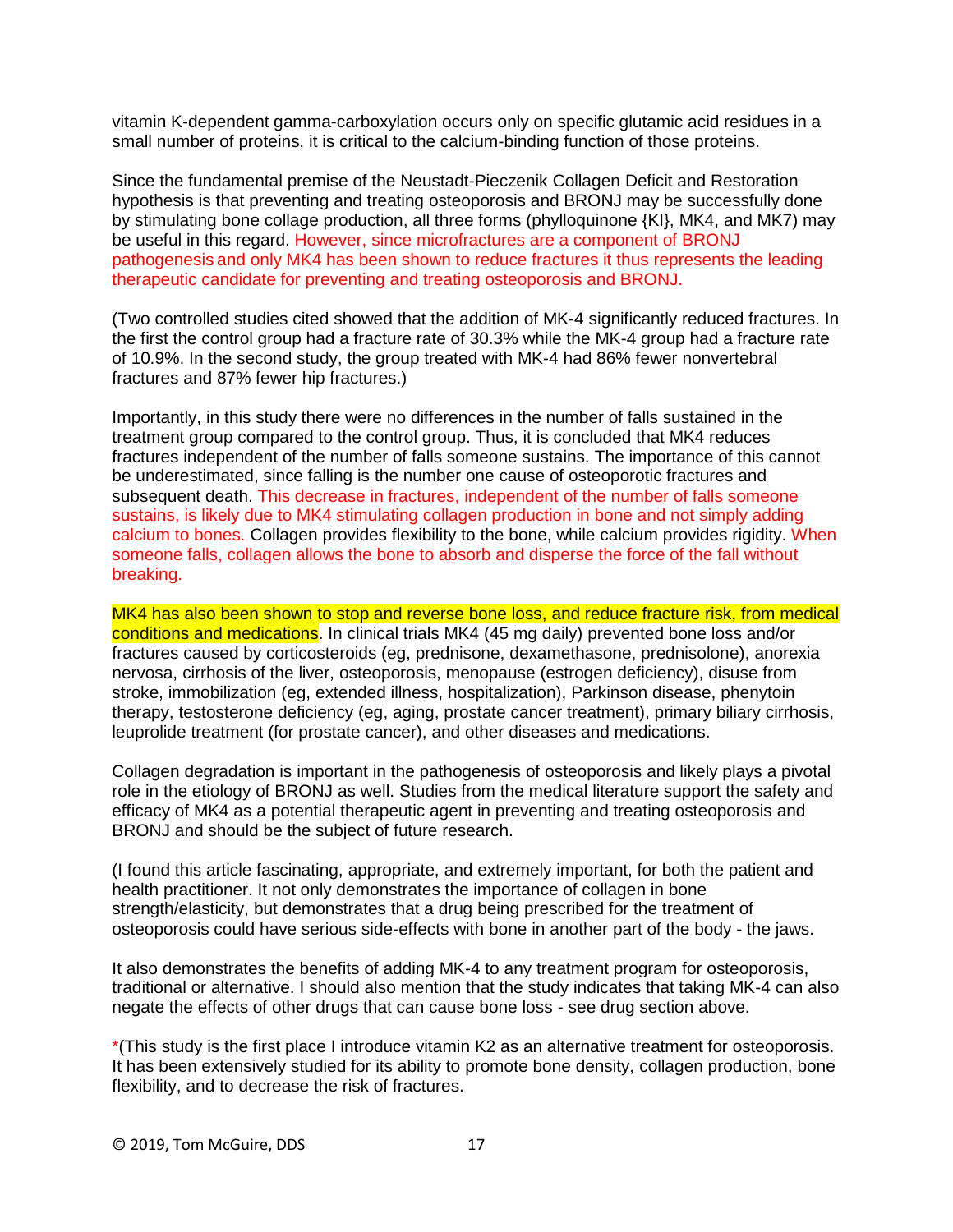In a following segment; Treating Osteoporosis with Nutritional Supplements I'll discuss the benefits of including K2 supplements with any treatment.)

## **Treating Osteoporosis with Nutritional Supplements**

In researching the various treatment options I discovered that there are many ways, both alternative and traditional, to treat osteoporosis. In my opinion, the various options are directly related to the severity of the osteoporosis. Like most serious health issues, if caught early, treatment options could be more alternative than if they were more advanced - often involving the addition of a more extensive traditional intervention.

My conclusion is that there isn't an either/or way of treatment, but that a number of treatment options can be initiated at the same time. While I've seen evidence that the early stages of osteoporosis will respond more readily to various supplements and weight bearing exercise programs, there is certainly a place/time for simultaneous traditional treatment with pharmaceuticals/drugs.

I recommend that you defer to your health practitioner for the best form, and dosage, of any of the supplements I discuss.

## **Prevention**

I believe this would be a good place to emphasize the importance of prevention in regard to osteoporosis. As you've read, there are many other contributing factors to osteoporosis than age. You will also learn that there are many natural/alternative ways to help treat osteoporosis.

From my observations I would recommend that women and men, with numerous risk factors for osteoporosis, should initiate safe weight bearing exercises and supportive supplements long before they reach the age when testing for osteoporosis is recommended. I also encourage those who are in the high risk category to undergo testing earlier than is traditionally recommended. Of course this is something you should discuss with your health practitioner.

#### **Treating Osteoporosis with Nutritional Supplements**

My evaluation of the available research has shown that most alternative approaches to treating osteoporosis include a good diet and supplements. While there are variations on this theme, they primarily consist of adding sufficient amounts of calcium and vitamin D3 to the diet.

However, more recent studies have shown that if you want to increase both bone density and bone strength/flexibility, it isn't enough to just increase the intake of calcium (or provide better forms of bioavailable calcium) along with adding vitamin D3 (and adequate sunlight).

These studies have shown that not only is it essential to supplement with calcium and vitamin D3, but that the program should also include vitamin K - in the K2 forms of MK-4 and MK-7. There is more than one form of vitamin K2 and I will present the research that demonstrates the importance and value of adding them to any program (alternative or traditional) attempting to successfully treat osteoporosis.

## **Calcium**

There are many different kinds of calcium supplements available but they all aren't equal in the amount of calcium they provide, and more importantly, in how much of it is assimilated into the body from the intestine. It's a mistake to think that what you put into your mouth is completely assimilated into the body. In fact, some calcium supplements are more readily assimilated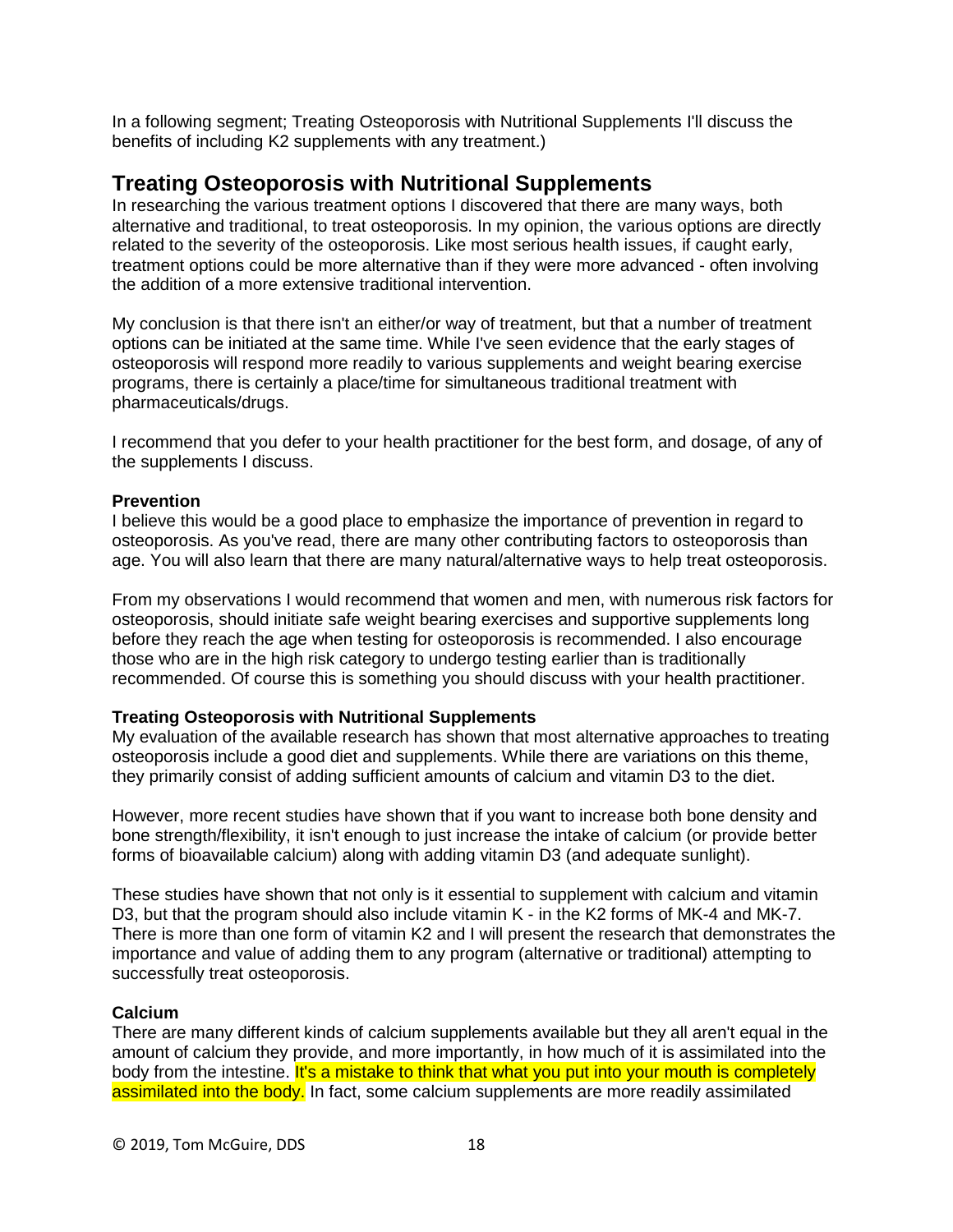(bioavailable) than others. Here is a link to a good website page that helps explain the different forms of calcium available.

<http://www.advocatehealth.com/bromenn/documents/orthopedics/Types%20of%20Calcium.pdf>

There is another form of calcium that is recommended, called Microcrystalline Hydroxyapatite Concentrate (MCHC). It is produced from bovine bone and contains all of the minerals and other components of bone. Basically the source of this supplement is bone.

The form of calcium my wife is presently using is called EZorb and was recommended by her health practitioner. One of the benefits of using it is that the company claim that it's absorbtion rate is higher than any other calcium product, between 92-95%. Here is a link to its website, [http://www.ezorbcalcium.com](http://www.ezorbcalcium.com/) 

## **Vitamin D3**

Vitamin D3 helps regulate the blood levels of calcium and phosphorus and plays a major role in helping the body absorb calcium. The form of vitamin D that is most effective for humans is vitamin D3. Exposure to sunlight is critical for the body to convert vitamin D to its functional/bioactive D3 form.

The consensus is that you would need to be exposed to sunlight for at least 10 minutes a day on your arms, legs, and face, at least 3 days a week, to allow the UV light from the sun enough time to convert the vitamin D in the skin to its active D3 form.

Studies have also indicated that many more people are deficient in vitamin D than previously thought. [http://www.webmd.com/vitamins-supplements/ingredientmono-929](http://www.webmd.com/vitamins-supplements/ingredientmono-929-vitamin%20d.aspx?activeingredientid=929&activeingredientname=vitamin%20d) [vitamin%20d.aspx?activeingredientid=929&activeingredientname=vitamin%20d](http://www.webmd.com/vitamins-supplements/ingredientmono-929-vitamin%20d.aspx?activeingredientid=929&activeingredientname=vitamin%20d)

There are a number of tests available to determine the ideal levels of vitamin D in your blood but the most commonly recommended one is called a 25-hydroxy vitamin D (25 (OH) D) blood test. I have included a link to a site that discuss it. Utilizing the available tests for osteoporosis is one I'd leave up to your health practitioner - as he/she will be familiar with the specific test and how to evaluate it.

<http://www.livestrong.com/article/293792-how-to-test-for-vitamin-d-d3-deficiencies>

**Vitamin K** (I've expanded this section because of the importance I place on the role the K vitamins play in treating osteoporosis. I'm also including it because **not every** health practitioner will be familiar with the role this vitamin family plays in treating osteoporosis.)

The vitamin K family consists of a number of similar fat soluble vitamins. Vitamin K is broken down into two main groups (also referred to as vitamers), vitamin K1 and vitamin K2. The K vitamins function as essential co-factors/enzymes. Vitamin K1 is essential for blood clotting and some forms of vitamin K2 are necessary to stimulate the production of certain proteins that can bind calcium and phosphorous to the bone collagen matrix.

## **Vitamin K1**

Vitamin K1 is the best known of the K vitamins and is commonly referred to as vitamin K - so when you read vitamin K - it is actually vitamin K1, (or  $phylloquinone$ ). The primary dietary source of it is from plants, mainly green leafy vegetables, because vitamin K1 is directly involved in plant photosynthesis. Vitamin K1 is the form of vitamin K that is most directly involved in blood clotting.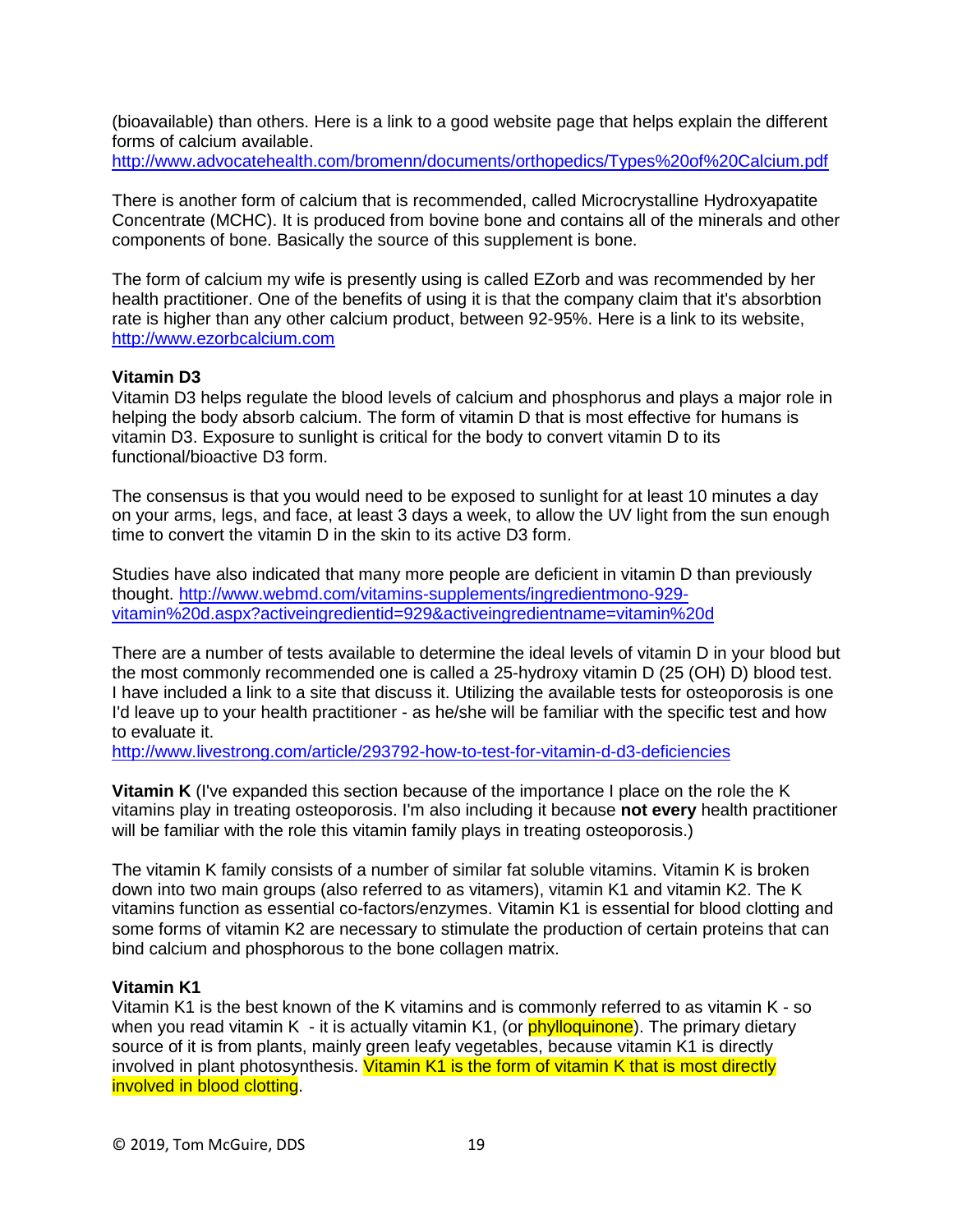## **\*Vitamin K2**

Vitamin K2 includes a number of related vitamer sub-types. The generic scientific name for all of the various vitamin K2 forms is menaquinones. The various vitamin K2 forms are further divided into <mark>MK-n</mark>.

- Where the  $M$  stands for menaquinone;
- the  $K$  stands for vitamin K2;
- and the  $\cdot$  n represents the specific chemical side-chain (1,2,3,4,5,6,7, etc.).

As you see, there are a number of these  $MK-n$  forms of vitamin K2 but the ones that are specifically related to osteoporosis treatment are the MK-4 and MK-7 forms. These two are the only ones I'll discuss here. (Of note here is that even though the K2 family is referred to as menaquinone - only the MK-4 version has its own name, menatetrenone.) It isn't my intention to get too scientific here but this distinction is important when you look at the studies related to the K2 family of vitamins. You can always defer to your health practitioner for an explanation.

I found this website to be a good source of information about vitamin K and its vitamers. [http://en.wikipedia.org/wiki/Vitamin\\_K](http://en.wikipedia.org/wiki/Vitamin_K)

## **MK-4 - Menaquinone-4 (also known as menatetrenone)**

MK-4 is closely related chemically to K1 and some can be produced from K1 within the body. The conversion takes place primarily in the pancreas, blood vessel walls, and the testes. The primary food source of MK-4 for humans is from animal products, particularly fatty components. It is also available as a supplement.

Controlled clinical trials have demonstrated the ability of MK-4 to increase bone mass density and bone strength and decrease fractures. *I'm emphasizing this section on vitamin K2 because I personally believe that vitamin K2 (in both the MK-4 and MK-7 forms) are the missing links when alternatively attempting to treat osteoporosis with supplements*. Some of the studies that prove that will be included later.

#### **MK-7 - Menaquinone-7**

MK-7 is not produced by the body or by animals. It is produced by fermentation of certain vegetables, particularly a soy product called natto, along with sauerkraut, cheese, and kefir. MK-7 consumption has also been shown to increase bone mass and reduce the risk of bone fractures.

\*In looking at the food sources of these two K2 vitamins, what struck me was that vegetarians (who are not supplementing with MK-4) will almost certainly be deficient in this form of K2. While they would be able to clot effectively, a deficiency in MK-4 could have a major impact on bone density and strength.

I've no doubt that if an appropriate study was done it would find that long-term vegetarianism would be another significant risk factor in osteoporosis - particularly because of a deficiency in the MK-4 form of vitamin K2. In addition, I believe that those whose diets do not contain fermented soy, or other fermented products, would also tend to be more deficient in MK-7 whether they are vegetarians or not.)

**(**Studies also show that MK-7 is also produced by bacteria found in the intestine but as it is used by the bacteria for anaerobic respiration it isn't released by the bacteria and thus isn't absorbed from the intestine.)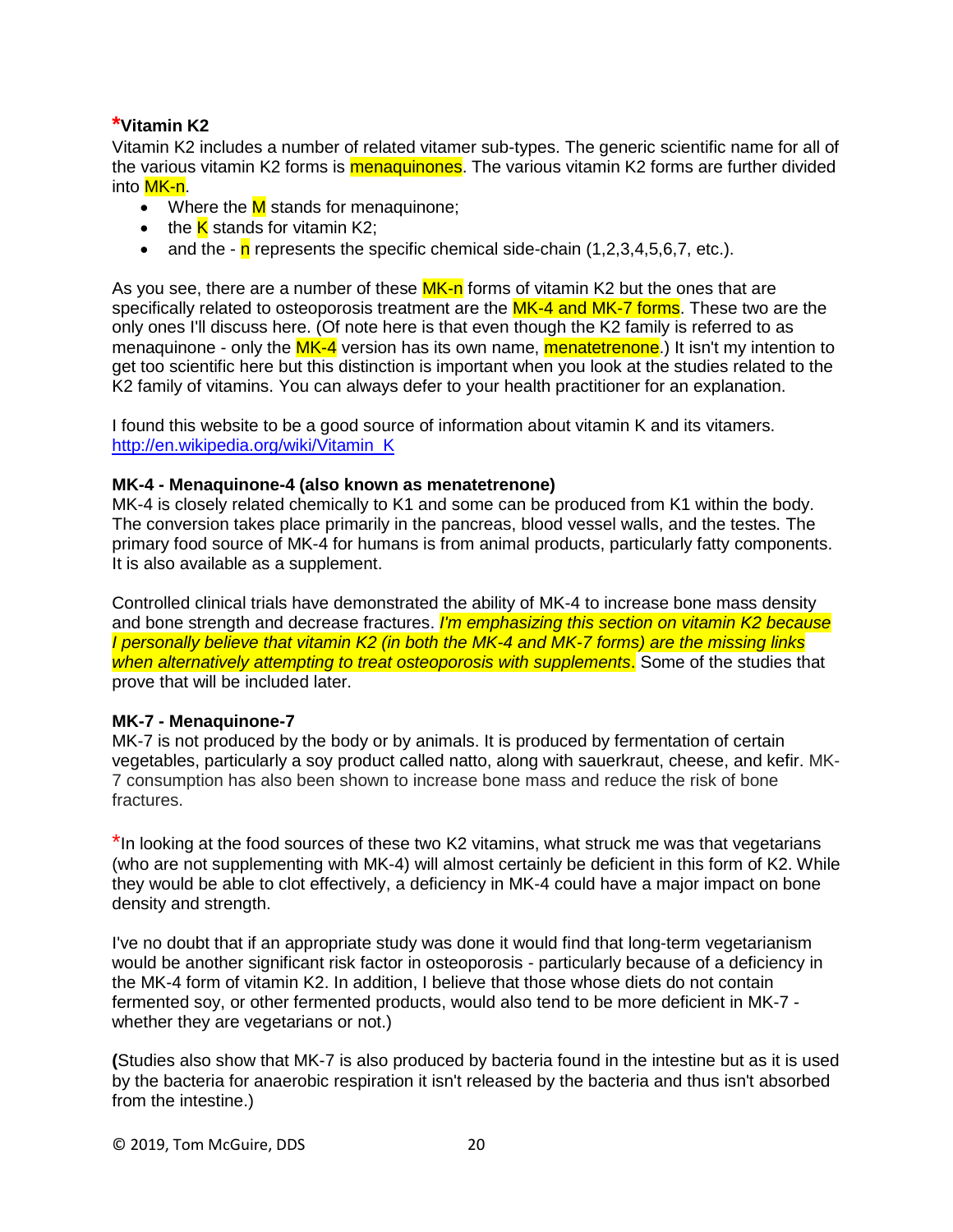## **Toxicity**

No toxicity to MK-4 or MK-7 has been shown, even at much higher therapeutic dosages. Therapeutic dosages are those that go far beyond what is considered to be a recommended daily amount. Studies have shown that these 2 forms of vitamin K2 do not interfere with those taking anticoagulant medications, such as warfarin.

New studies are always being done so if you are taking an anticoagulant it would be prudent to consult with your health care practitioner before taking higher dosages of MK-4 or MK-7.

## **Role of Vitamin K2 (MK-4 and MK-7) in Bone Health**

Both MK-4 and MK-7 have been demonstrated to stimulate osteoblasts - which promote bone formation - and to inhibit osteoclasts from breaking down bone. The following studies explain how Vitamin K2 (as MK-4 and MK-7) functions in supporting bone health. They are fairly technical and where I feel it necessary I will indicate the relevant portion of the study in red, or an interpretation in parentheses ( ) at the end of the Abstract. If necessary, you can also ask your health practitioner to help you interpret them.

# **Studies Utilizing MK-4 and MK-7**

I found that there still isn't a consensus about what form of vitamin K2 is the most effective in treating osteoporosis. Most of the studies I've seen use K2 in the MK-4 form, along with calcium and D3. I will cite studies using both forms. You and your health practitioner can then decide on what would be best for you.

There have been some remarkable studies about the positive effect of the two forms of vitamin K2 in treating osteoporosis. Most of these studies were done in Japan and Asia where the concern about osteoporosis is high. In fact, the Health Science Authority in Singapore approved a health supplement that contains vitamin K2 (as MK-7) and vitamin D3 for increasing bone mineral density. The use of MK-4 (45 mg daily) has been approved by the Ministry of Health in Japan since 1995 for the prevention and treatment of osteoporosis.

Where possible I will separate the studies based on the form of K2 used and include a brief summary. I found that in most studies, the use of the term K, or K2, means the study used the MK-4 form. The website address of the study will also be included so you, and your health practitioner, will be able to access each study listed.

(Of interest is that, of the studies that gave the dosage of Vitamin K2, each was significantly higher than what is normally recommended in the human diet by governmental regulatory agencies. More importantly, none of the levels used in the studies were shown to be toxic and didn't interfere with the blood clotting mechanism.)

I've provided a list of studies demonstrating the positive effect of using both forms of vitamin K 2. This list is found at the end of the paper in the **Appendix**. I believe that the K2 supplements play an essential role in treating osteoporosis alternatively. Thus, I encourage you to review them as I know your health practitioner will find them of value in designing a treatment plan for you.

## **Effect of Lower Dosages of MK-4**

Many of the studies I've cited used much higher levels than are normally recommended for MK-4. I've not seen a consensus minimal daily recommended dosage for MK-4. Everything I did see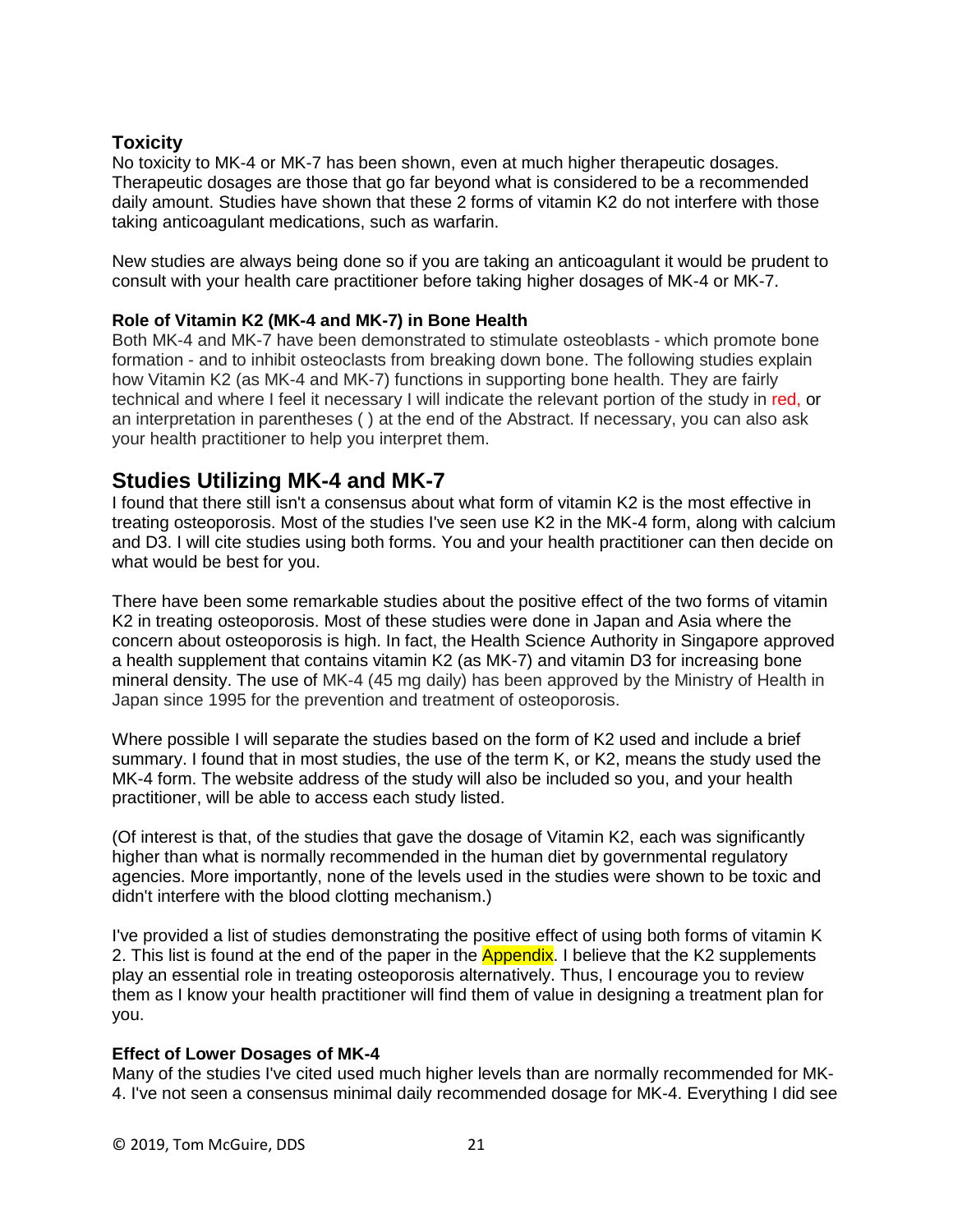was in mcg range (microgram) (1000 micrograms equal 1 milligram). Most recommendations fall into the 3-400 mcg range.

The majority of the studies shown previously used 45 mg of MK-4 and the results were not only very impressive but there were no side-effects noted at that dosage. There is, in my opinion, a big difference in the maintenance dosage and a therapeutic dosage. Vitamins/supplements are designed to prevent problems from occurring. Once a health issue related to a vitamin deficiency has manifested itself, maintenance levels are no longer adequate. To heal the damage done from such a deficiency, higher dosages are needed.

Given the discrepancy between the recommended daily dose and the therapeutic dose, I was curious to see if there were studies showing positive effects using a lower dosage of MK-4 than the studies - but higher than the much lower daily recommendations. I did find one that was useful.

## **Effect of low dose vitamin K2 (MK-4) supplementation on bio-indices in postmenopausal Japanese women.**

## <http://www.ncbi.nlm.nih.gov/pubmed/19352059>

It has been reported that treatment with a pharmacological dose (45 mg/d) of menaquinone-4 (MK-4) prevents bone loss in postmenopausal women. However, it is not known whether supplementation with low dose MK-4 has beneficial effects on bone metabolism in healthy women. The aim of this study is to examine the effects of the supplementation of 1.5 mg/d MK-4 for 4 wk on bone and lipid metabolism in healthy postmenopausal Japanese women.

These results suggest that supplementation with 1.5 mg/d MK-4 accelerated the degree of OC gamma-carboxylation. The concentrations of serum lipids and other indices were not different between the groups at either intervention period. Thus, the additional intake of MK-4 might be beneficial in the maintenance of bone health in postmenopausal Japanese women. (While this study was done on postmenopausal women without osteoporosis it does indicate that the osteocalcin levels were increased at that dosage.)

I don't believe that daily 'maintenance' levels of MK-4 in micrograms would be adequate for treating existing osteoporosis or even osteopenia. I believe that for those who are at a higher risk of osteoporosis, the daily dosage of MK-4 should be significantly higher than the daily recommended dose. In addition, I feel that supplementing with K2 should be considered as a preventive treatment for anyone who has any of the risk factors for osteoporosis, but has not yet been diagnosed with osteoporosis.

## **My Opinion on Treating Osteoporosis with Vitamin K2**

Others may draw a different conclusion but, based on the studies I found, we decided to include MK-4 and MK-7 to my wife's supplementation program. The studies I presented made it obvious to us that supplementing with vitamin K2 is a missing ingredient when treating osteoporosis in a more holistic, alternative way.

Vitamin K2 is not a drug. There appear to be no known side-effects (even at higher therapeutic doses), and the results of numerous scientific studies are very positive. I'm convinced that adding vitamin K2 supplementation would be beneficial to anyone with osteopenia/osteoporosis.

I would recommend it even when undergoing traditional treatment - with the consent of your health practitioner of course.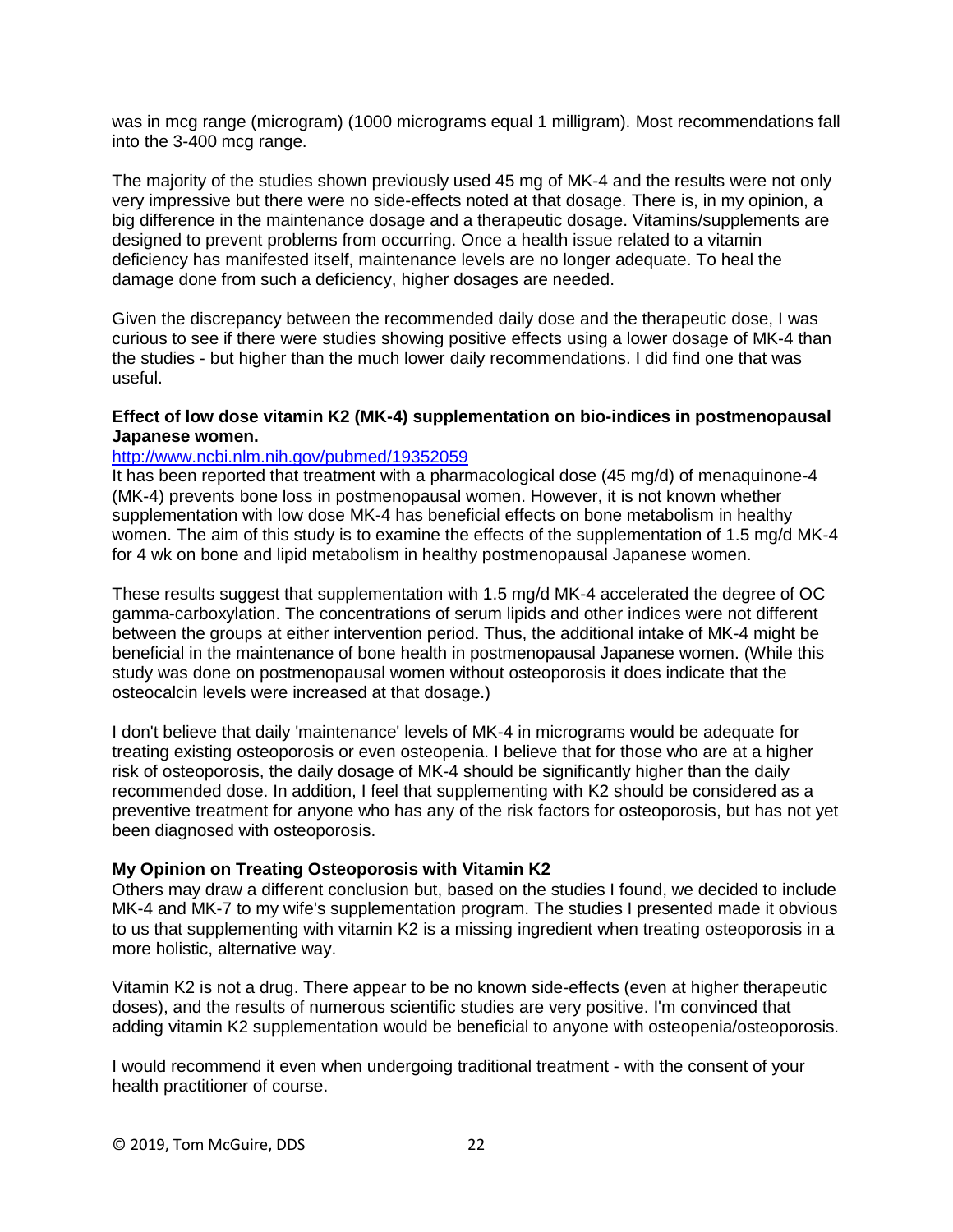# **Traditional Treatment Options**

## **Hormone Replacement Therapy**

This website provides a very good introduction to hormone replacement treatment designed to replace the loss of estrogen.<https://osteoporosis.ca/>

If you are considering this approach I encourage you to research it and go over the pros and cons with your health practitioner. (As I mentioned previously, Hormone Replacement Therapy (HRT) is known to increase the risk of breast cancer, especially if there is a family history of it.)

## **Fosamax**

My wife used Fosamax for several years to treat her osteoporosis in its early stages. Taking it did stabilize her bone loss but then her health practitioner informed her of studies that showed some potentially serious side effects. Her doctor's initial concern was that the use of Fosamax was conclusively linked to osteonecrosis of the jawbone (A study that shows the connection between Fosamax and osteonecrosis has been discussed previously.)

Again, my wife's decision to stop taking Fosamax was based on her health practitioner's suggestion and our research but our decision should not affect your decision. There are a number of websites that deal with this and I found this one to be very good, <http://www.drugwatch.com/fosamax>

## **Forteo**

Fortunately my wife is being treated by a number of excellent health practitioners. When her latest DEXA scan results were evaluated it was recommended that she start taking Forteo.

Given her DEXA levels she seriously considered using Forteo as a traditional treatment for her osteoporosis. We both spoke to her osteoporosis doctor and attended a class explaining the benefits, use and application of Forteo. I also did extensive research on it.

Because it mimics a naturally produced hormone, parathyroid, we considered it safer than other pharmaceutical drugs used today for treating osteporosis. Even though the parathyroid hormone will normally cause bone to breakdown, it is also known to help build up bone when given in the proper dosage and at specific times.

The only reason my wife did not begin treatment with it was that she wanted to incorporate all of the alternative treatments that we learned were available; including supplements, and a specific exercise program that includes, balancing, strengthening, yoga, and weight bearing.

Depending on the outcome of the present program she still may take Forteo at some point. In consulting with one of her health practitioners she decided to follow her new program for 2 years, monitoring it yearly with a DEXA scan.

I am not going to say more about Forteo here because we have not had direct experience with it. But I realize that not everyone will be able to take full advantage of alternative treatment. I also know that there will be those who can't take the supplements, or cannot afford them. If you are in this situation, and you are interested in Forteo, I encourage you to consult with your health professional and visit the Forteo website at<https://www.forteo.com/what-is-forteo>

## **Strontium**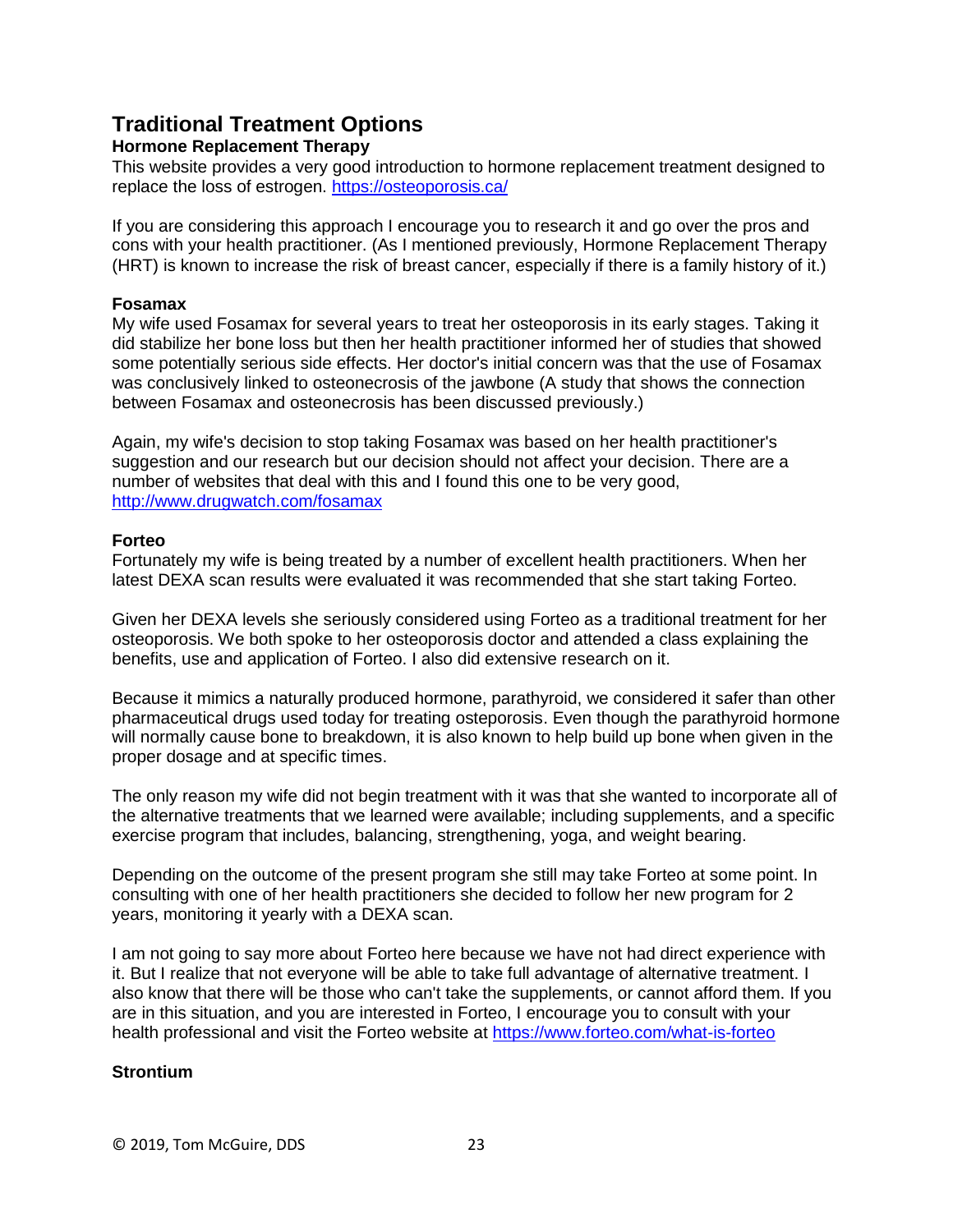The doctor who recommended that my wife stop taking Fosamax (because of the possible adverse side-effects of osteonecrosis) then recommended strontium. For a period of time it appeared to be as effective as Fosamax in stabilizing her bone loss. But when the same doctor discovered that utilizing strontium over time could increase the risk of heart problems my wife decided to stop taking it.

In my research I found that this is indeed a concern. The European Medicines Agency (EMA) recommended that the use of strontium ranelate be restricted following the evaluation of data that showed an increased risk of heart problems, including heart attacks. [http://www.ema.europa.eu/docs/en\\_GB/document\\_library/Medicine\\_QA/human/000560/WC500](http://www.ema.europa.eu/docs/en_GB/document_library/Medicine_QA/human/000560/WC500142021.pdf) [142021.pdf](http://www.ema.europa.eu/docs/en_GB/document_library/Medicine_QA/human/000560/WC500142021.pdf)

This same agency, in January 2014, stated that strontium ranelate should no longer be used as a treatment for osteoporosis.

[http://www.ema.europa.eu/ema/index.jsp?curl=pages/news\\_and\\_events/news/2014/01/news\\_d](http://www.ema.europa.eu/ema/index.jsp?curl=pages/news_and_events/news/2014/01/news_detail_002005.jsp&mid=WC0b01ac058004d5c1) [etail\\_002005.jsp&mid=WC0b01ac058004d5c1](http://www.ema.europa.eu/ema/index.jsp?curl=pages/news_and_events/news/2014/01/news_detail_002005.jsp&mid=WC0b01ac058004d5c1)

My wife decided to stop taking strontium to treat her osteoporosis based on her doctor's recommendation. Subsequent research convinced her that doing so was the right decision. But again, this is a decision she made and is not intended to suggest that others should stop using it. In fact, there is still some controversy around strontium and there are websites that promote it - and others that don't.

# **Weight Bearing and Balancing Exercises**

There is no doubt that any treatment of osteoporosis will require safe and effective supplementation, and possibly pharmaceutical drug intervention. But even the best nutritional support possible is not a substitute for a well-designed weight bearing program and ideally they should go hand in hand. (Of course there are exceptions for those who are unable to participate in a weight bearing program.)

After extensive research into and evaluation of weight bearing and balancing programs we found a website (and a person) who definitely stood out among the rest. I will not attempt to repeat what Sherri Betz (PT) has to offer because she does it so well on her website and in her books.

In my opinion she has an excellent understanding of osteoporosis and this knowledge makes her program even more effective. This understanding has led her to look at the big picture when devising an exercise program for those with osteoporosis. It includes exercises for weight bearing, balancing, posture, Pilates, yoga, and cardiovascular.

While I know there are other effective exercise programs for osteoporosis, our recommendation is based on personal experience as my wife has had an evaluation with Sherri along with a number of personal consultations. I was present for them and was extremely impressed with her knowledge and experience and found her to be a wonderful teacher.

She offers a number of Bone-Safe Yoga for Osteoporosis videos and Safe Yoga for Bone Health classes. Sherri is a Physical Therapist and advanced Pilates instructor in safe exercise programs for those with osteoporosis and has a directory of those she has personally trained to work with clients with osteoporosis. You can access Sherri's website at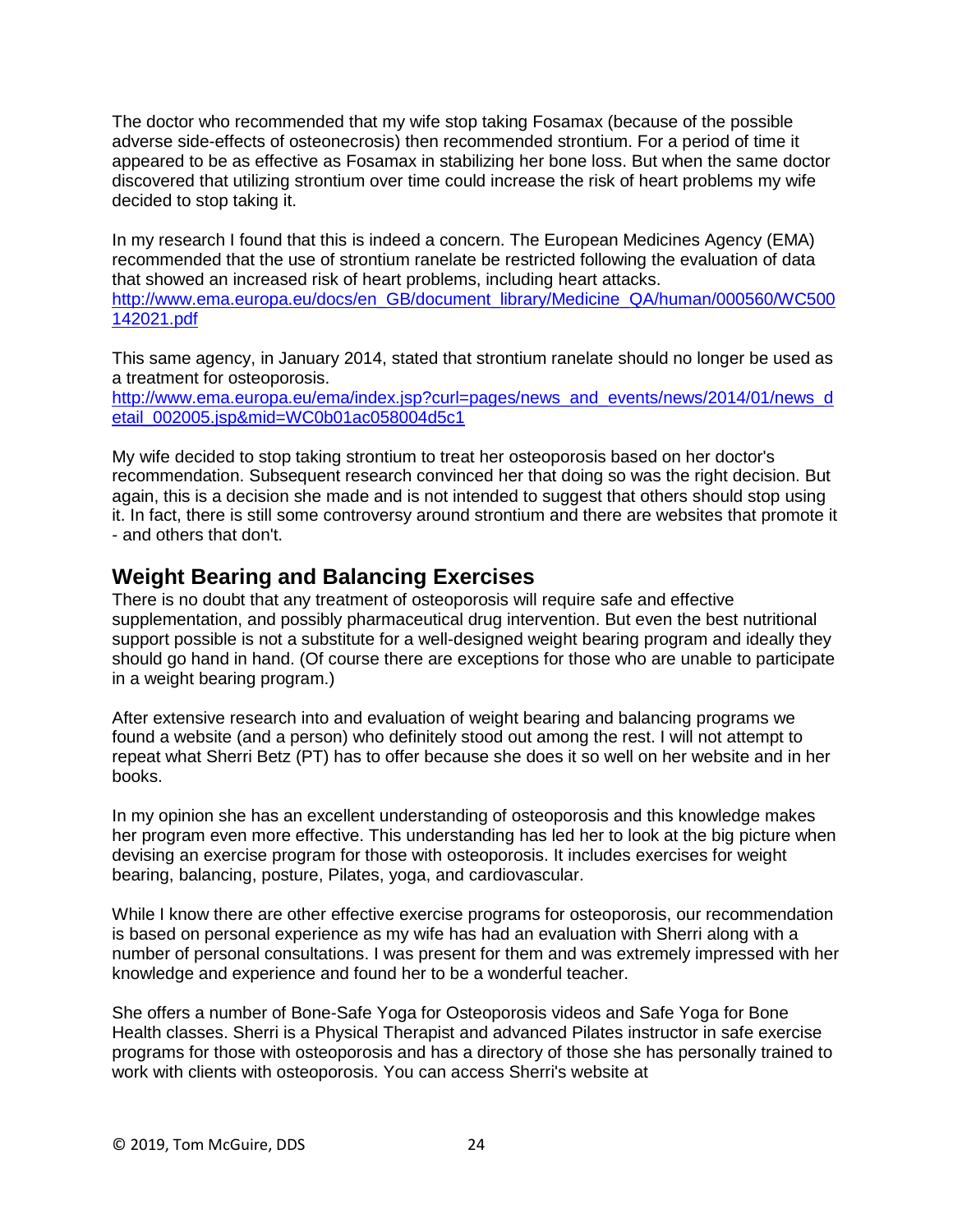<http://www.therapilates.com/osteonews.html> It will provide you with her contact information and access to her many books & videos, including The Osteoporosis Exercise Book.

# **Other Books for Yoga and Osteoporosis**

## **Yoga for Osteoporosis** Loren Fishman, MD and Ellen Saltonstall

<http://www.ellensaltonstall.com/yoga-store/>

# **When to Go Traditional, Alternative, or Both**

There isn't a consensus as to what type of treatment should be initiated. More often than not, for the patient, it is an either/or treatment situation, traditional (orthodox), or alternative. That need not be the case.

By now you should have enough information to understand that each situation is different. In some cases it is possible that an alternative treatment alone will be sufficient - particularly if the diagnosis is osteopenia, or early osteoporosis. As osteoporosis advances it could be necessary to introduce traditional treatment options - but I've not seen any evidence that would preclude using alternative and traditional treatments simultaneously.

## **Summary**

Writing this has been a great learning experience for me. Like everyone, I'd heard about osteoporosis but, even given my dental/science background, I knew nothing about it.

When my wife was confronted with this problem I, as a writer and researcher/educator, took on the responsibility of finding out as much as I could about osteoporosis, with the specific intention of finding the best way for my wife to treat it - in the most healthy and effective way possible.

At this point I feel it would be appropriate to summarize the article and to emphasize what I believe to be the most important components. These are:

- Be proactive. You've read what I've presented but don't just take my word for it. Do your own research if you question anything I've presented. But don't wait for the answers to come to you, or wait until you already have osteoporosis to get involved.
- Get tested for osteoporosis early **don't wait**. Given the many factors that can contribute to osteoporosis I don't think it is prudent for a woman to wait until she is menopausal, or even over 50. Review the risk factors I've presented and decide if you should be tested and when. Your Doctor isn't clairvoyant and, given the fact that the signs and symptoms of osteoporosis aren't obvious in its early stages, you are responsible for providing your health practitioner with this information.
- Spread the word to family and friends whom you feel may be at risk for osteoporosis
- If you've been diagnosed with osteoporosis there are some important questions to ask yourself. Have you participated in;
	- o an alternative supplementation program? By this I mean have you tried taking supplements to treat your osteoporosis?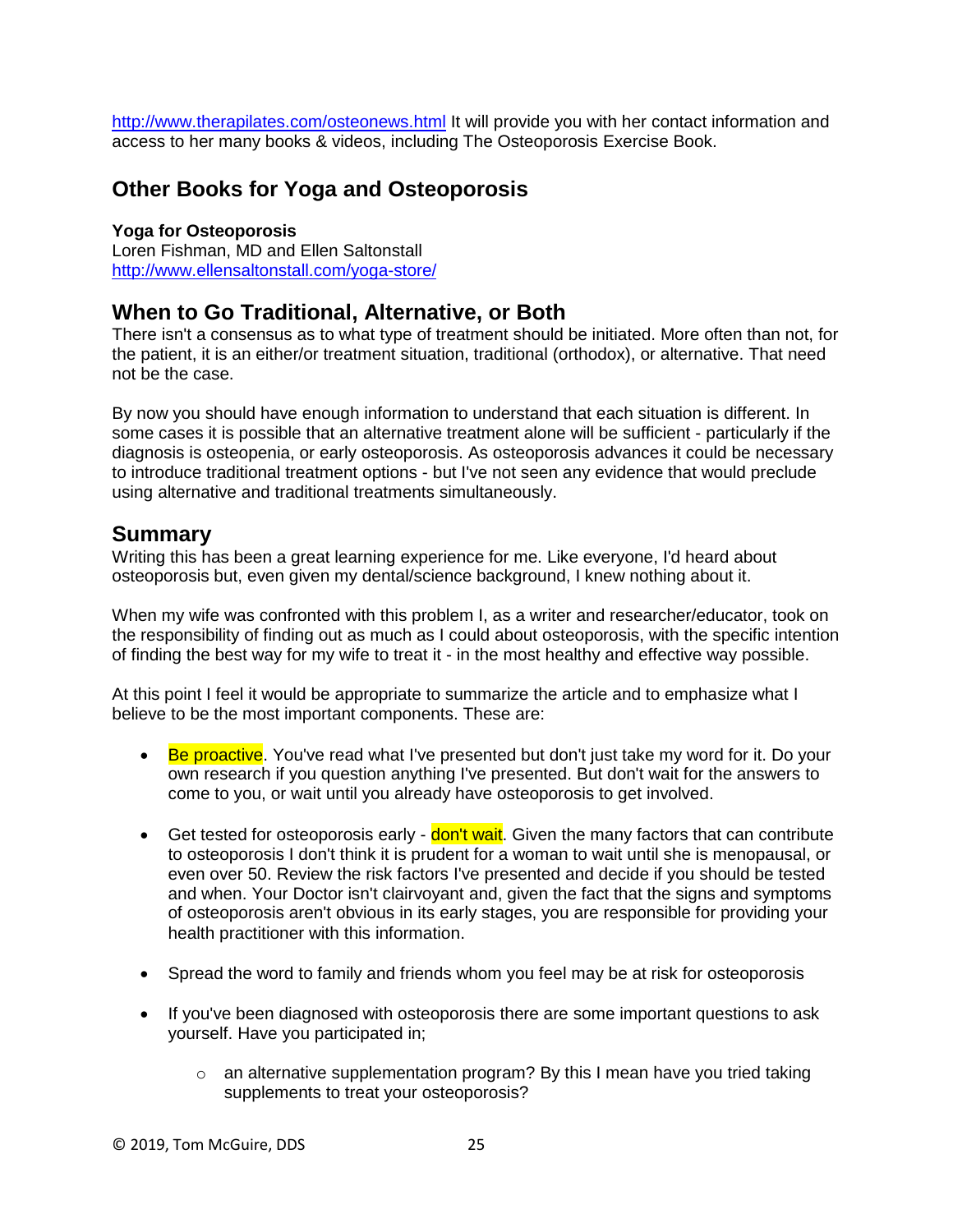o a complete exercise program?

You will have to be honest here. I don't mean if you are somewhat active, or have casually participated in such programs. I mean have you consistently participated in both a sound exercise program for at least one year - and two years would even be better. Once you review what a viable osteoporosis exercise program is you'll know if you have or have not been participating.

But as I've said, everyone dealing with osteoporosis is unique. No one size fits all. The program my wife chose may not be the best one for you. Thus, any decisions regarding any form of treatment, traditional or alternative, should be made with the input of your health practitioner.

What I've presented in this article is only meant as a guide for those who have been diagnosed with osteoporosis - and for those who wish to prevent it. I want to be perfectly clear that it is not meant to diagnose or recommend a treatment program for anyone dealing with osteoporosis. But I encourage you to consider this information - along with the resources I provided - and use it (along with input from your health practitioner) to make your own decision about how to best treat this condition.

We both wish you the best and hope that what we've presented here will have value.

# **Appendix**

## **Studies Utilizing MK-4 and MK-7**

## **Vitamin K (K2) and bone health**.

## <http://www.ncbi.nlm.nih.gov/pubmed/15018483>

Vitamin K, originally recognised as a factor required for normal blood coagulation, is now receiving more attention in relation to its role in bone metabolism. Vitamin K is a coenzyme for glutamate carboxylase, which mediates the conversion of glutamate to gammacarboxyglutamate (Gla). Gla residues attract Ca2+ and incorporate these ions into the hydroxyapatite crystals. There are at least three Gla proteins associated with bone tissue, of which osteocalcin is the most abundant and best known. Osteocalcin is the major noncollagenous protein incorporated in bone matrix during bone formation. However, approximately 30% of the newly-produced osteocalcin stays in the circulation where it may be used as an indicator of bone formation.

Vitamin K (K2) deficiency results in an increase in undercarboxylated osteocalcin, a protein with low biological activity. Several studies have demonstrated that low dietary vitamin K  $(K2)$  intake is associated with low bone mineral density or increased fractures. Additionally, vitamin  $K(K2)$ supplementation has been shown to reduce undercarboxylated osteocalcin and improve the bone turnover profile. Some studies have indicated that high levels of undercarboxylated osteocalcin (as a result of low vitamin K2 intake?) are associated with low bone mineral density and increased hip fracture.

(My summary: Certain K2 vitamins stimulate osteoblasts to produce a number of bone proteins (called GLA proteins), the most abundant one being osteocalcin. Osteocalcin is then incorporated into the bone collagen matrix and it is on specific osteocalcin sites that the Ca++ ion attaches to. If enough osteocalcin is produced 30% stays in the blood where it can be used as an indicator of adequate bone formation. If it isn't fully converted (because of a deficiency of K2) it will be found in the blood as undercarboxylated osteocalcin. The blood can be tested for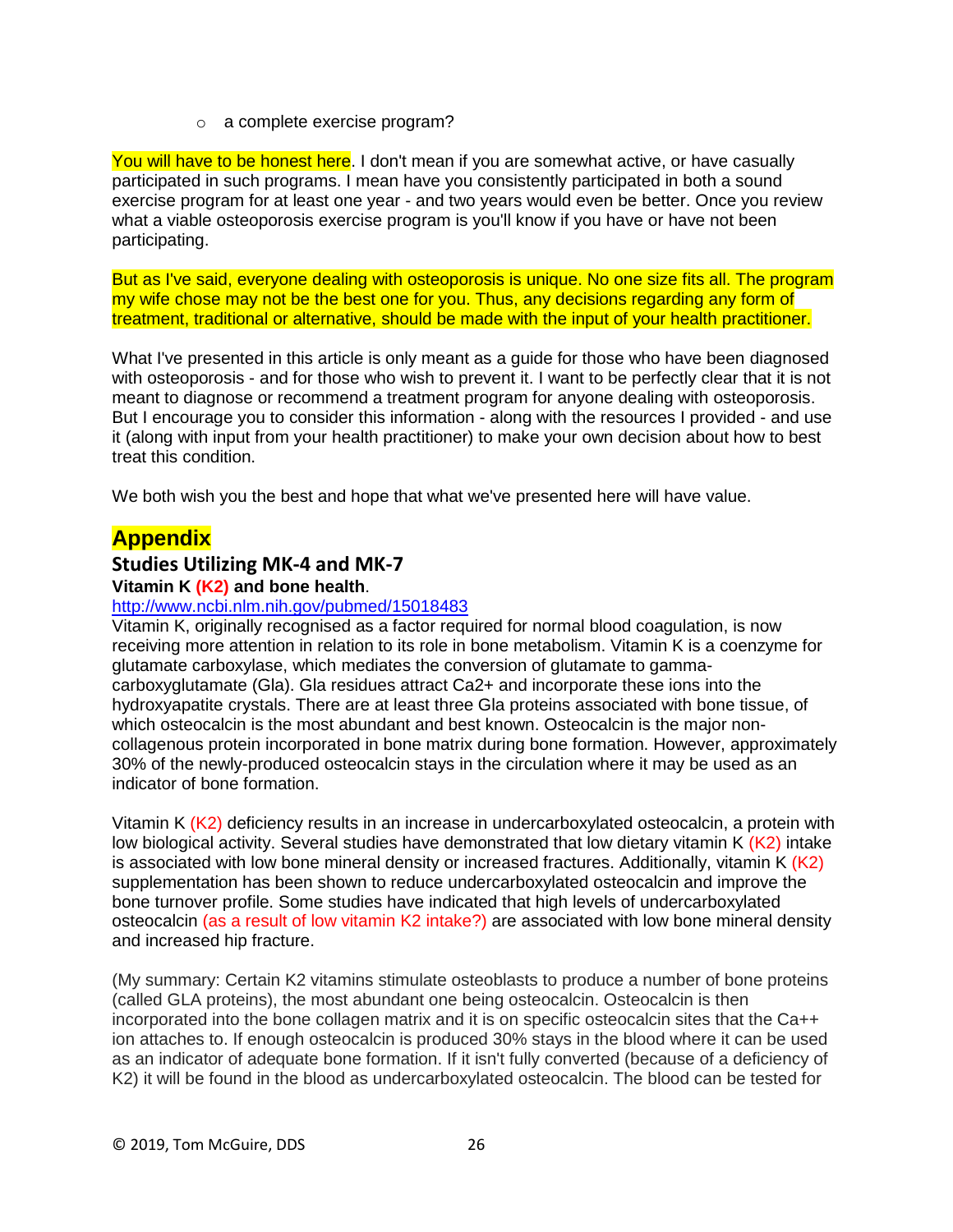this form and if higher levels of it are found it is associated with low bone mineral density and is an indicator of a higher risk for bone fractures.)

## **Studies Using MK-4**

Vitamin K2 as MK-4, but not as MK-7 has also been shown to prevent bone loss and/or fractures in the following circumstances: postmenopausal osteoporosis.

**Note**: In regard to MK-4. It is available in liquid or capsules. My wife introduced it by taking 15mg a day for one week, increasing it to 30mg a day for the second week and upping it to 45mg a day the third week. She uses the liquid form and now takes 15mg of MK-4 three times a day.

## **Vitamin K supplement along with vitamin D and calcium reduced serum concentration of undercarboxylated osteocalcin while increasing bone mineral density in Korean postmenopausal women over sixty-years-old.**

<http://www.ncbi.nlm.nih.gov/pubmed/21860562>

The vitamin K group (vitamin K + vitamin D + calcium supplement; 15 mg of vitamin K2 [MK-4) [menatetrenone] three times daily, 400 IU of vitamin D once a day, and 315 mg of calcium twice daily, and the *control* group (Vitamin D once a day and 315 mg of calcium twice daily) were randomly assigned. In a per protocol analysis after 6 months, L3 bone mineral density has increased statistically significantly in the vitamin K group compared to the control group with just Vita D and calcium. In conclusion, addition of vitamin K to vitamin D and calcium supplements in the postmenopausal Korean women increase the L3 BMD and reduce the undercarboxylated osteocalcin UcOC concentration. [The vitamin K group undercarboxylated osteocalcin was significantly reduced and the bone mass density of L3 was increased when compared to the study group.]

## **A longitudinal study of the effect of vitamin K2 on bone mineral density in postmenopausal women a comparative study with vitamin D3 and estrogen-progestin therapy**.

#### <http://www.ncbi.nlm.nih.gov/pubmed/10227010>

Vitamin K2 (as MK-4) suppressed the decrease in spinal BMD as compared with no treatment group. BMD in women treated with vitamin K2 was inversely correlated with their age ( $r = -0.54$ ; P < 0.05). Vitamin K2 therapy may be a useful method for preventing postmenopausal spinal bone mineral loss. In addition, the therapy should be started early in postmenopausal period.

## **Vitamin K and the prevention of fractures: systematic review and meta-analysis of randomized controlled trials.**

#### <http://www.ncbi.nlm.nih.gov/pubmed/16801507>

This systematic review suggests that supplementation with phytonadione and menaquinone-4 {MK-4} reduces bone loss. In the case of the latter, there is a strong effect on incident fractures among Japanese patients. [MK-4 supplementation reduces bone loss and reduces fractures.]

## **Effect of combined administration of vitamin D3 and vitamin K2 on bone mineral density of the lumbar spine in postmenopausal women with osteoporosis**.

## <http://www.ncbi.nlm.nih.gov/pubmed/11180916>

The effect of the combined administration of vitamin D3 and vitamin K2 on bone mineral density (BMD) of the lumbar spine was examined in postmenopausal women with osteoporosis. (This study included 4 groups. One with just Vitamin D3. One with MK-4. One with vitamin D3 and MK-4, and one with just calcium (as calcium lactate). The group with both vitamin D3 and MK-4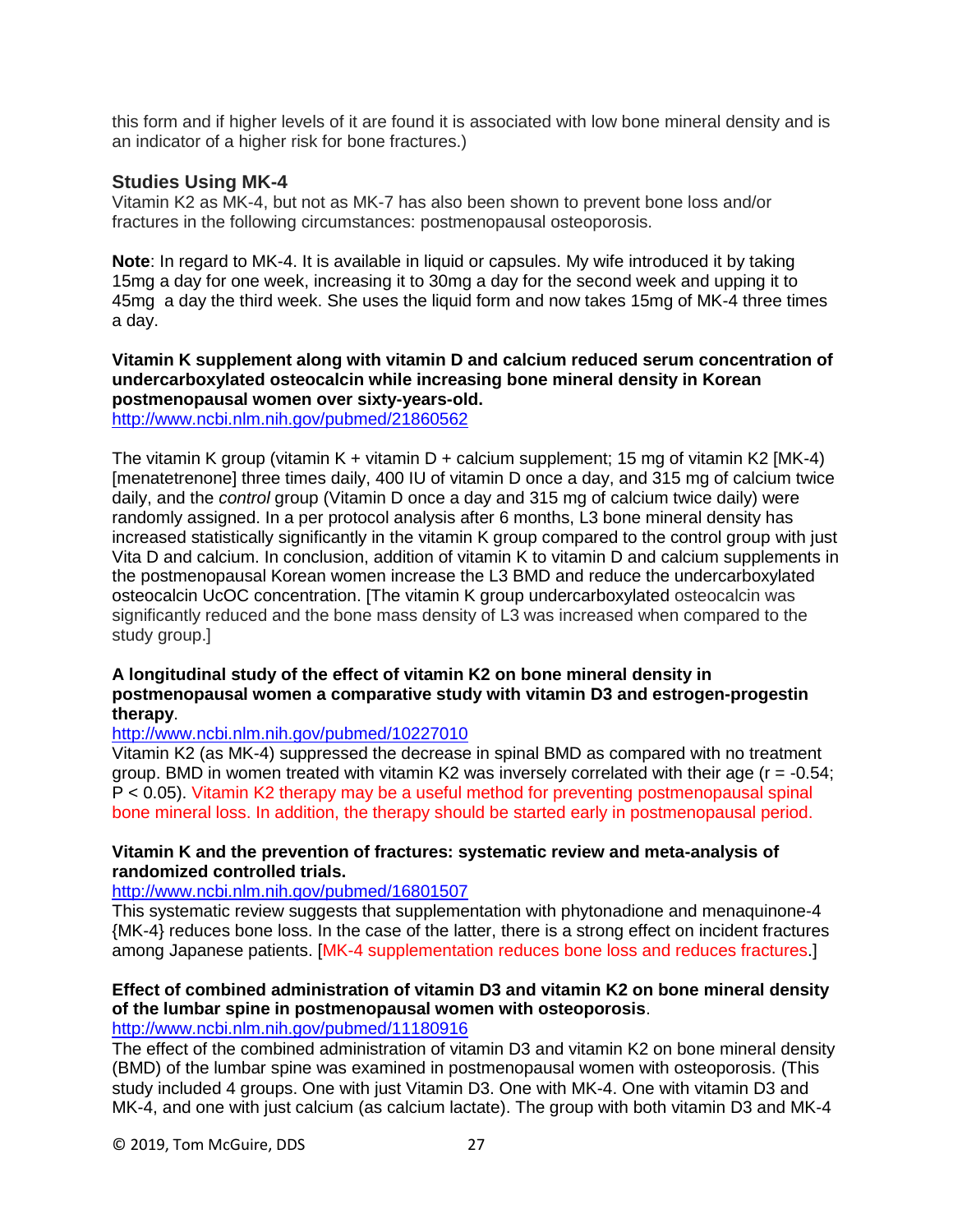fared the best at increasing bone mass density of the lumbar spine. These findings indicate that combined administration of vitamin D3 and vitamin K2, compared with only calcium administration, appears to be useful in increasing the BMD of the lumbar spine in postmenopausal women with osteoporosis.

#### **Vitamin K2 treatment for postmenopausal osteoporosis in Indonesia.**

<http://www.ncbi.nlm.nih.gov/pubmed/16594930>

To investigate the effect of vitamin K2 (menatetrenone) treatment on bone mineral density (BMD) and a bone metabolic marker (osteocalcin) in postmenopausal women with osteoporosis living in Indonesia. Treatment with 45 mg vitamin K2 with 1500 mg calcium per day for postmenopausal women with osteoporosis for 48 weeks resulted in a significant increase in lumbar BMD and a significant decrease in undercarboxylated OC levels.

## **Vitamin K2 (menatetrenone) effectively prevents fractures and sustains lumbar bone mineral density in osteoporosis.**

#### <http://www.ncbi.nlm.nih.gov/pubmed/10750566>

We attempted to investigate whether vitamin K2 (menatetrenone) treatment effectively prevents the incidence of new fractures in osteoporosis. Furthermore, vitamin K2 treatment enhances gamma-carboxylation of the OC molecule. These findings suggest that vitamin K2 treatment effectively prevents the occurrence of new fractures.

# **Effect of continuous combined therapy with vitamin K(2) and vitamin D(3) on bone mineral density and coagulofibrinolysis function in postmenopausal women.**

<http://www.ncbi.nlm.nih.gov/pubmed/11886767>

To investigate the therapeutic effect of combined use of vitamin K(2) and D(3) on vertebral bone mineral density in postmenopausal women with osteopenia and osteoporosis. Combined therapy with vitamin K(2) and D(3) for 24 months markedly increased bone mineral density (4.92 +/- 7.89%), while vitamin K(2) alone increased it only 0.135 +/- 5.44%. Continuous combination therapy with vitamin K(2) and D(3) may be useful for increasing vertebral bone mass in postmenopausal women. Furthermore, the increase in coagulation function observed during this therapy was within the physiological range, and no adverse reactions were observed. (Along with the findings that MK-4 markedly increased bone mineral density, a key element of this study was that it showed that the use of K2 effect on coagulation was within the normal range.)

## **Menatetrenone (MK-4) and vitamin D2 with calcium supplements prevent nonvertebral fracture in elderly women with Alzheimer's disease.**

#### <http://www.ncbi.nlm.nih.gov/pubmed/15664003>

A high incidence of fractures, particularly of the hip, represents an important problem in patients with Alzheimer's disease (AD), who are prone to falls and may have osteoporosis. We previously showed deficiency of vitamins D and K1 causes reduced bone mineral density (BMD) in female AD patients. The present study was undertaken to address the possibility that treatment with vitamin K2 (menatetrenone; MK-4) may maintain BMD and reduce the incidence of nonvertebral fractures in elderly female patients with AD. Treatment with MK-4 and vitamin D2 with calcium supplements increases the BMD in elderly female patients with AD and leads to the prevention of nonvertebral fractures.

## **MK-7 Studies Showing Positive Effect on Preventing Bone Loss & Increasing Bone Growth**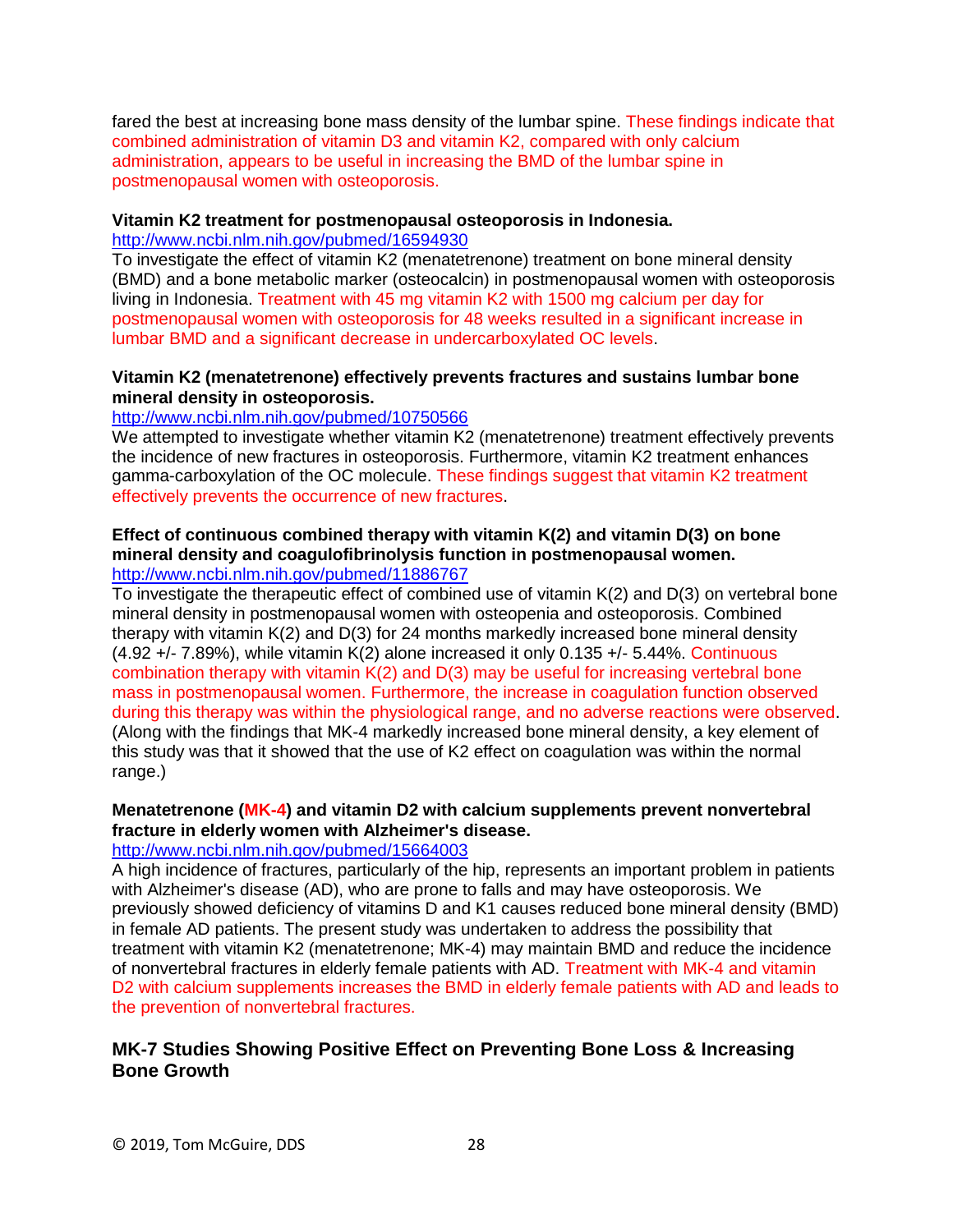## **Effect of vitamin K2 (menaquinone-7) in fermented soybean (natto) on bone loss in ovariectomized rats.**

<http://www.ncbi.nlm.nih.gov/pubmed/10084398>

This study demonstrates that the intake of dietary MK-7 has a preventive effect on bone loss caused by ovariectomized (OVX) rats. This study demonstrates that the intake of dietary MK-7 has a preventive effect on bone loss caused by OVX. This effect may be partly caused by MK-4, which is formed by degradation of MK-7.

## **Regulatory Mechanism of food Factors in Bone Metabolism and Prevention of Osteoporosis**

[https://www.jstage.jst.go.jp/article/yakushi/126/11/126\\_11\\_1117/\\_article](https://www.jstage.jst.go.jp/article/yakushi/126/11/126_11_1117/_article)

Aging induces a decrease in bone mass, and osteoporosis with its accompanying decrease in bone mass is widely recognized as a major public health problem. Bone loss with increasing age may be due to decreased bone formation and increased bone resorption. Menaquinone-7 (MK-7), an analogue of vitamin  $K_2$  which is abundant in fermented soybeans, has been demonstrated to stimulate osteoblastic bone formation and to inhibit osteoclastic bone resorption.

## **Studies on action of menaquinone-7 (MK-7) in regulation of bone metabolism and its preventive role of osteoporosis**

[http://onlinelibrary.wiley.com/doi/10.1002/biof.5520220102/abstract;jsessionid=FF2AD7A84A54](http://onlinelibrary.wiley.com/doi/10.1002/biof.5520220102/abstract;jsessionid=FF2AD7A84A547ECE808F5533966D67EA.f03t01) [7ECE808F5533966D67EA.f03t01](http://onlinelibrary.wiley.com/doi/10.1002/biof.5520220102/abstract;jsessionid=FF2AD7A84A547ECE808F5533966D67EA.f03t01)

It was found that the intake of experimental diets containing the fermented soybean (natto) with supplemental MK-7 caused significant elevations of MK-7 and γ-carboxylated osteocalcin concentration, a bio marker of bone formation, in the serum of both ovariectomized rats and normal subjects, suggesting that MK-7 may play an important role in the prevention of agerelated bone loss.

## **\*Disclaimer**

I am not a medical doctor and I make no medical claims. This information is based on my personal research and is not intended to diagnose or make any specific treatment recommendations to others. I have no vested interest in any of the websites and cannot verify their accuracy. I also have no vested interest in any of the products or programs I have talked about. I've done my best to provide information that is accurate. I have included information about the program my wife is following but as every patient is unique, no attempt should be made to self-treat without a consultation with a qualified health practitioner.

\*This article was written in 2016. We will continue to research this issue and when new information and treatment options are available, including the supplements and dosages, we will make the proper adjustment to my wife's program. It will be impossible to update this article and make it available to everyone who has seen it. Thus, I encourage you to actively work with your health practitioner to ensure your treatment program is up to date.

## **Reprinting for Distribution**

This paper is copyrighted and may not be reprinted or sold for profit without express written permission from the author. However, I encourage anyone who accesses it to pass it along, without charge, to anyone they feel will benefit from it.

## **About Dr. Tom McGuire**